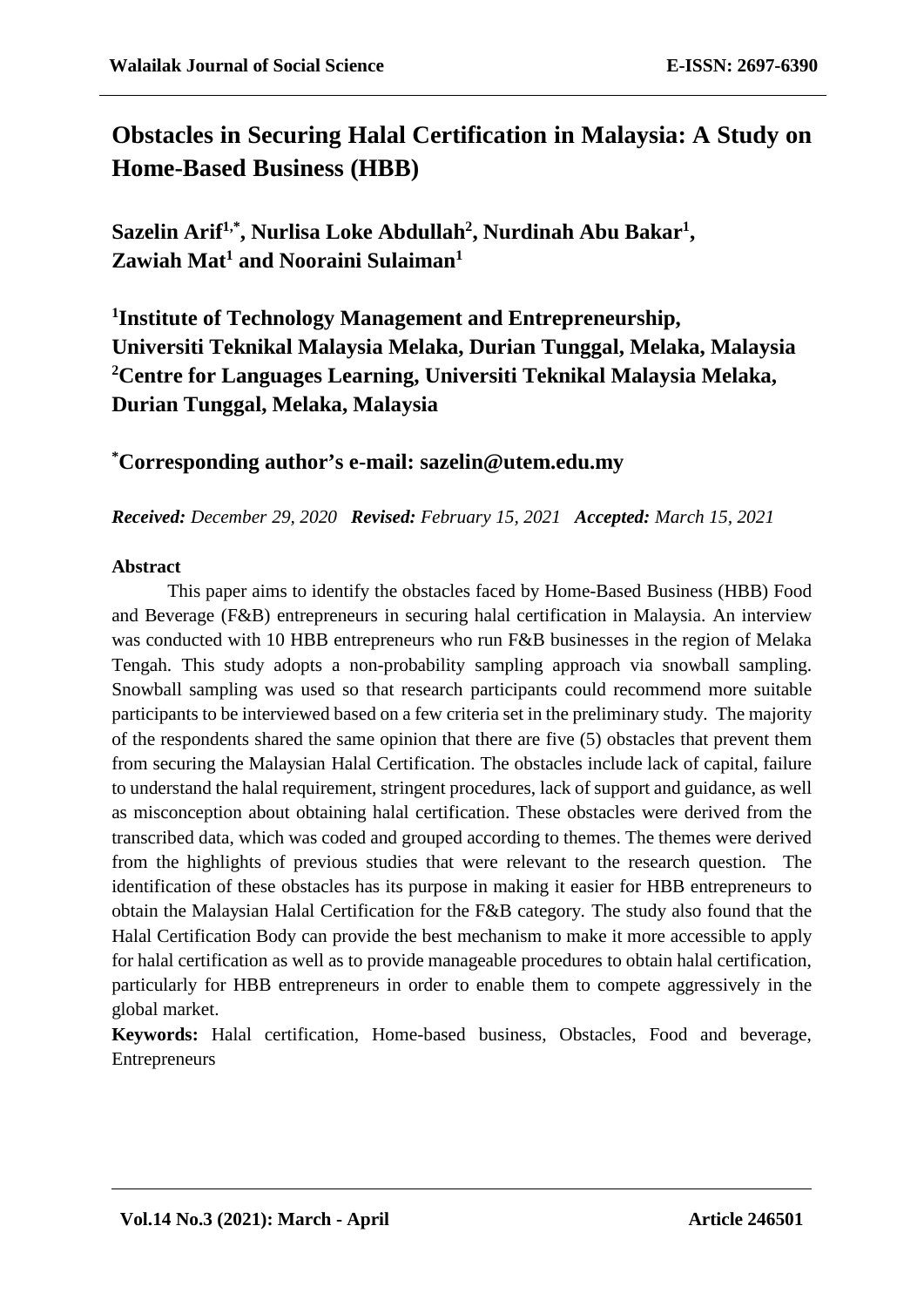## **Introduction**

While living with high-cost expenses and a low income during a challenging economic period, many people found it necessary to find alternative ways to boost income and to protect their livelihood. They are working multiple jobs, which saw a person working for 12 to 18 hours per day. The long hours at work reduce the quality time spent together with families, friends, and even themselves. Caring for their children, elderly parents, and vulnerable family members is almost impossible when juggling long hours at work. Therefore, making changes to their usual or routine jobs by earning an income from home, also known as Home-Based Business (HBB), is a step to rekindle family ties and to achieve work-life balance.

HBB is a business that operates from home (Scarborough & Zimmerer, 2002), and it is considered as an enterprise or a micro-business (European Union, 2019; Stanger, 1998). HBB is defined as a micro-business that runs with a limited number of employees, including family members. Being perceived to be smaller than any other business due to its lower sales and turnovers, HBB is categorized as a micro-business. However, it does not represent the conventional micro-businesses because HBB operates from home premises without the involvement of factories or shops. Having a closer proximity to the customers as compared to other types of businesses is another characteristic of an HBB, which Anwar and Daniel (2016) term as "staying close to the customer."

Realizing the social benefit of HBB, women in particular have taken the initiative to set up business at home to earn extra cash in order to achieve a better quality of life (Gudeta & Engen, 2017). The potential of HBB in promoting local economic activities also attracts a large number of successful and established companies that started off with home-based small businesses (Mason et al., 2008). In fact, the production of food and consumption goods in Malaysia is mainly produced by HBB entrepreneurs (Merdeka Online, 2018). Despite its potential and benefits, little attention has been paid to HBB, which has always been looked at as a non-profitable and improper business with limited growth and resources (Anwar & Daniel, 2017; Mason et al., 2008). Little recognition as such (Mason et al., 2008) as well as the challenges faced by them (Abu Bakar et al., 2017; Anwar & Daniel, 2017) make it very challenging in obtaining halal certification and meeting many other certification standards. Meanwhile, Malaysian Administrative Modernisation and Management Planning Unit (MAMPU) (2012) recognizes the importance of halal certification as an indispensable promotional strategy to commercialize their products. The constraint, consequently, prevents the potential of the business to thrive and halts Malaysia to achieve the status as the world's halal hub (Bernama, 2018; Buang & Mahmod, 2012).

Halal certification and logo labeling are essential factors to promote the products locally and to expand the business globally. The certification conveys to consumers and the marketplace they have met food safety or hygiene standards, which increases the confidence of consumers in Malaysia and worldwide. The confidence promoted through halal certification is valuable for food manufacturers because HBB in Malaysia is widely dominated by the production of food. Another challenge that makes it nearly impossible to obtain the certification is the Malaysia Halal Standard's stringent guidelines and procedures. A large number of HBB owners fail or delay to apply for halal certification because of the misconceived notion that the process involves expensive costs, stringent procedures, complex requirements, and tedious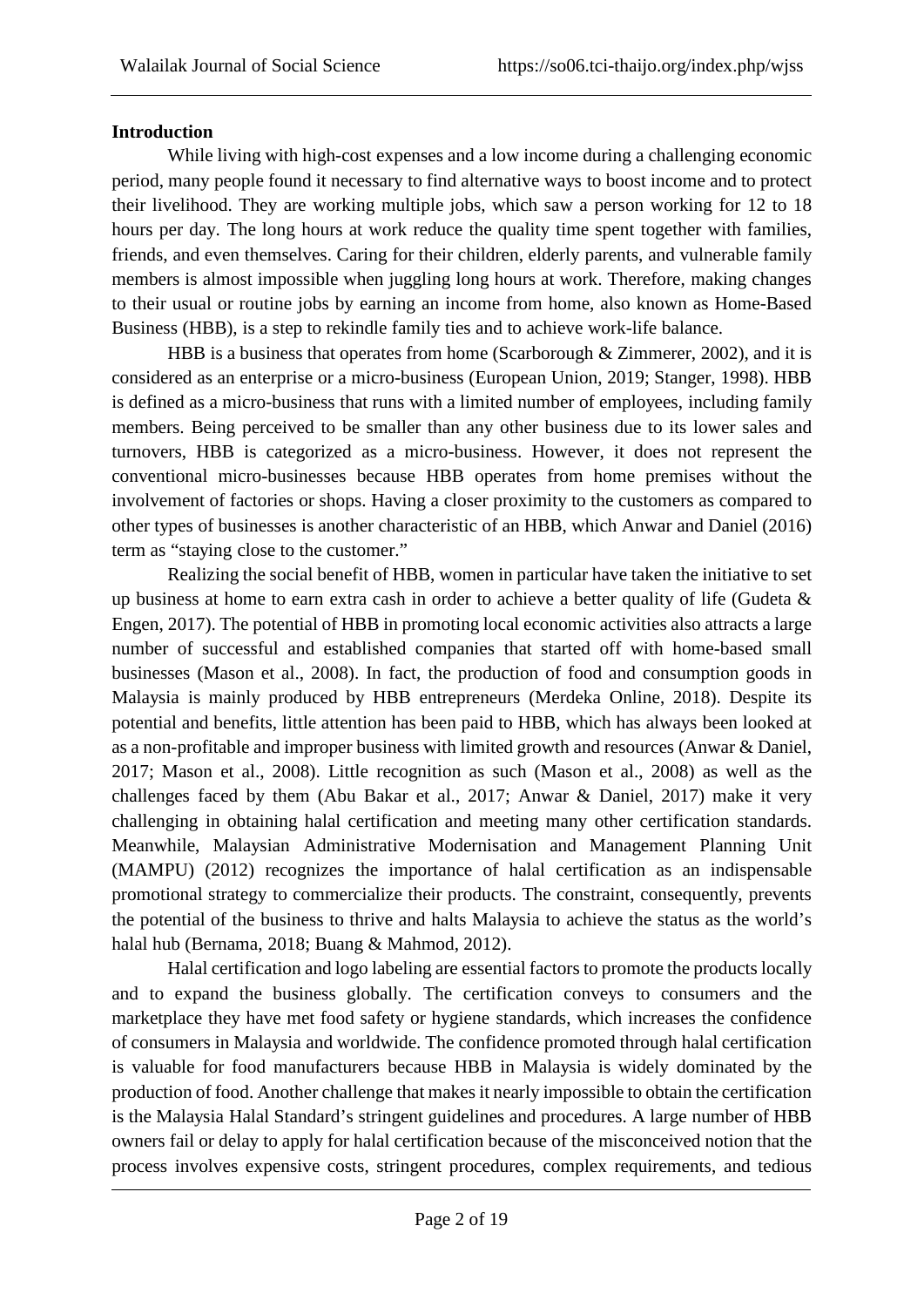processes (Sinar Harian, April 15, 2018). The entrepreneurs then urge the Department of Islamic Development Malaysia (JAKIM) to make the process of halal certification more approachable for them (Sinar Harian, Dec 23, 2014; Astro Awani, Sept 1, 2016). Therefore, this study is done to empirically investigate the actual obstacles faced by the HBB entrepreneurs.

On top of that, there are numerous studies on halal food certification that have been conducted, for instance by Abu Bakar et al. (2017), Othman, Shaarani, & Bahron (2016), Ab Talib, Md. Sawari, Abdul Hamid, & Ai Chin (2016), and Ab Talib, Abdul Hamid, & Ai Chin (2015). However, none of them have discussed thoroughly and in-depth on the implementation of halal certification among HBB entrepreneurs. Considering that HBB holds a definite impact on economic growth and it can be even greater with the aid and possibility of obtaining halal certification, this study is expected to voice the current challenges faced by HBB entrepreneurs in obtaining halal certification. Hence, this article intends to identify the key factors that hinder HBB entrepreneurs from applying for halal certification for their products. The study only focuses on HBB entrepreneurs who are involved in the food and beverage (F&B) business. To be more specific, this study only intends to investigate the following question:

What are the obstacles that hinder HBB entrepreneurs in obtaining halal certification for their food and beverage (F&B) products?

The discussion in this article is divided into five sections: introduction, previous research, research methodology, discussion of the findings, and conclusion presenting the outcome of the work. The findings of this research are expected to contribute to new knowledge on halal food certification studies and can be used as a future reference to practitioners and policymakers in realizing the implementation of halal certification among the HBB industry in Malaysia.

## **Related works**

Halal food certification has been evolving from religious belief to commercialization logo. Halal certification is beyond just concerns with slaughtering rituals; it covers all aspects from food production and handling to consumption (Katuk et al., 2020). According to Henderson (2016), the halal food industry is still young and has huge potential in the national and global market. Muslims are particular on the halal certification of the products they buy since the halal certification logo on food products validates the product as produced with the highest quality and attracts many food manufacturers to participate in expressing the halal logo on the food product label (Anam, Mohamed Mokhtar, & Lebai Othman, 2018; Haque, Sarwar, Yasmin, Tarofder, & Hossain, 2015). Halal exports recorded a RM43.3 billion revenue in 2017, which was 4.6% of the total national exports of RM935.4 billion (Hasan, Sulong, & Tanakinjal, 2020).

Malaysia is basically one of the pioneers in the halal certification industry. As for now, the certification schemes in Malaysia are divided into seven (7) certification schemes: food and beverages, cosmetics, pharmaceuticals, consumer's goods, logistics, food premise, and slaughterhouse. Particularly in halal food certification, the halal certification is honored for the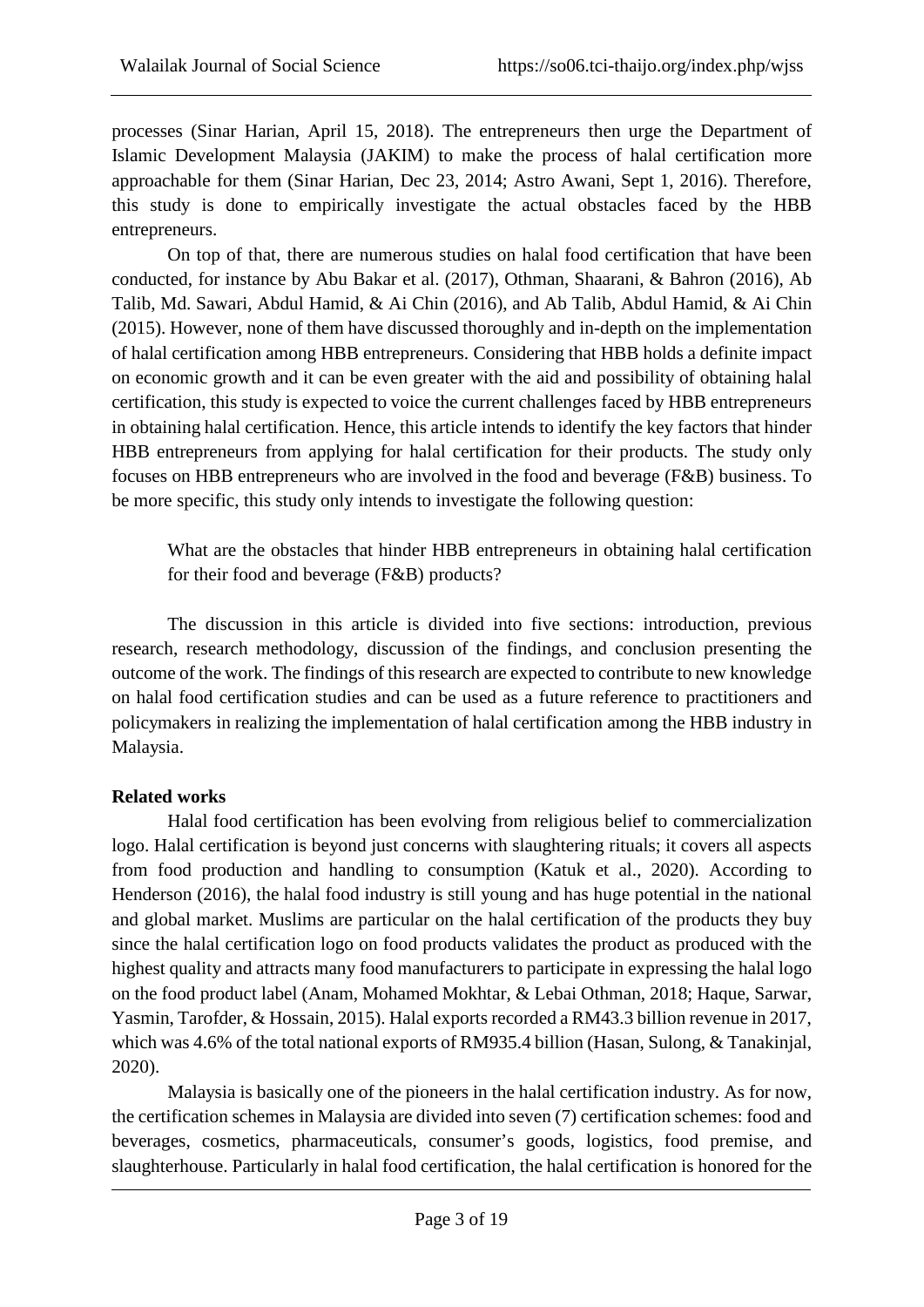applicants that meet all standards as outlined in the MS1500:2009, which emphasizes how to have a proper building, sanitation, and drainage and systematic process flow of production. In addition, the companies need to comply with the standards and requirements of halal food production in terms of the ingredients used, the handling of food, and the packaging of food (Arif & Sidek, 2015).

The halal applications among established companies are less problematic as they have enough sources of funds and manpower to fulfil all halal certification requirements. However, for Small and Medium-Sized Enterprise (SME) entrepreneurs, finance could be one of the biggest constraints (Abu Bakar et al., 2017). As there are increasing numbers of SME entrepreneurs, particularly HBB especially in food products, it is a rising topic in regard to the possibility of HBB applying for halal certification, which is believed to provide a valuable chance for better product commercialization.

HBB is usually categorized as an enterprise or a micro-business (European Union, 2019; Stanger, 1998). HBB is defined as any size of enterprise for which the managerial business activities take place within an individual's home. HBB is a good fit for those who are caring for dependent family members, such as the elderly or children, and at the same time managing to utilize their specialist abilities (Anwar & Daniel, 2017). It is also defined as an entity owned and/or operated by an individual working from his residence or other building on his land, where he may be hiring or not hiring and providing services or products from the place where he works. Meanwhile, in Malaysia, the concept of home business refers to those who work from home or work under another organization but running a business at the premise where they live (KPWKM, 2007).

Although the concept of HBB has been around in our society for years now, very few studies have conducted research on HBB food and beverage entrepreneurship in Malaysia. A comprehensive profile of HBB entrepreneurs' backgrounds across the country is also farreaching. Up to the present, only a single study on HBB in Malaysia was conducted in Kubang Pasu, Kedah, which researched from a social perspective involving the personal, family, and business profiles of HBB entrepreneurs at random (Ramli, Mustafa, Ismail, & Ahmad Shakir, 2013). However, it did not focus exclusively on food and beverage entrepreneurs.

Scenarios in Malaysia show that most of those involved in HBB are motivated by necessity, earning additional income, practicing their skills, and working part-time (Ahmad, Jabeen & Khan, 2014; Ramli et al., 2013; Sulaiman, Mohamed Shariff, & Ahmad, 2009; KPWKM, 2007). HBB is conducted on a part-time or full-time basis and widely embraced by women (Ramli et al., 2013; Duncan, 1991). Studies have shown that most women involved in HBB are equipped with sufficient skills and well-matched with the business they undertake (Wendy & Siong, 2014; Nwanesi, Okpara & Anisiobi, 2014; Sulaiman et al., 2009; Walker, Wang & Redmond, 2008). The ability to improve their standard of living and to move out from the poverty line indicates their capabilities (Chen, Chu & Lai, 2018; Zainol, Al Mamun, Hassan, & Muniady, 2017; Utusan Borneo, April 14, 2016). Apart from gender, HBB is also largely dominated by those who did not complete secondary education or high school (Ramli et al., 2013).

The HBB food production sector in Malaysia has a high potential for commercialization, and it has been turning many HBB food sectors into million-dollar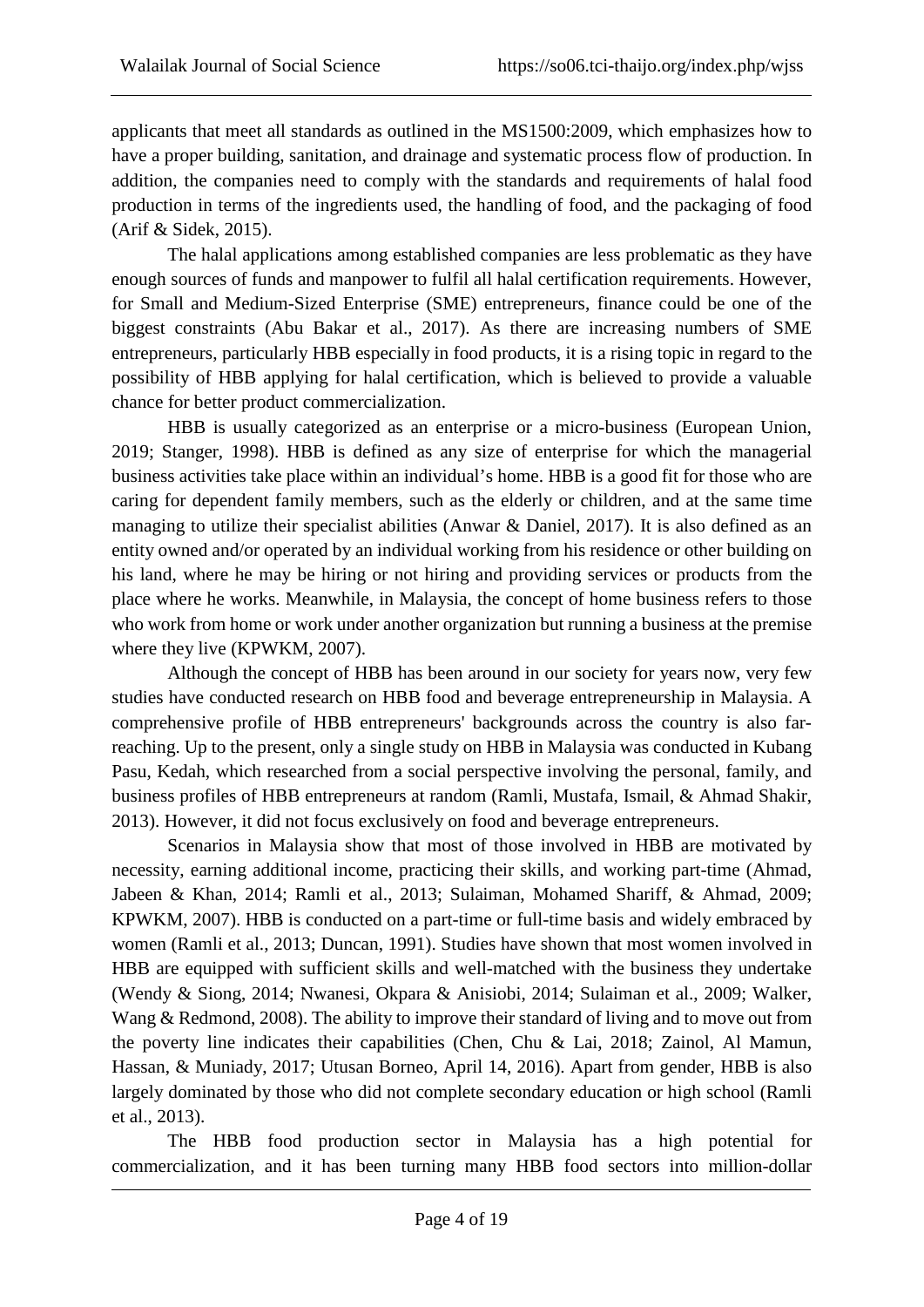businesses (Nasir, May 1, 2019). Contributions made by HBB entrepreneurs, especially food and beverage producers, to the socio-economic sector of the country can also be increased if halal certification is obliged and obtained (Ambali & Bakar, 2014). However, previous researches have shown that there were issues and concerns faced by SME entrepreneurs in obtaining halal certification (Abu Bakar et al., 2017). Considering that SMEs have a bigger business size than HBB and yet still face challenges in obtaining halal certification, this demonstrates the greater challenges that HBB faces in many terms. Few halal programs have been introduced to support SMEs in competing with the global market (Muhammad, Char, Yasoa, & Hassan, 2010). Probably due to a lack of support and adequate guidance from the relevant agency, many HBB entrepreneurs are discouraged to apply for halal certification. The situation has worsened because the majority of micro-Muslim Bumiputera entrepreneurs assume that every product they produce is halal (Bernama, 2018). Prevalent negative views about JAKIM and the State Islamic Religious Department (JAIN) is another factor that hinders them from applying for halal certification (Arif, Abu Bakar & Sidek, 2019; Abu Bakar et al., 2017). Lack of capital, difficulty in obtaining bank loans, and heavy reliance on self-funds also make it difficult for HBB entrepreneurs to comply with the requirements of the halal certification standards (Haron, Said, Jayamaran, & Ismail, 2013; Kazimoto, 2014). Furthermore, the Malaysian Halal Certification is voluntary (Man & Harun, 2016). There have also been complaints from employers that the process of applying for halal certification was complicated, burdensome, and took too long (Md. Sawari, Ghazali, Abu Bakar Yap, & Abdul Latif, 2015; Noordin, Md Noor, & Samicho, 2014; Sinar Harian, April 28, 2014; Utusan Malaysia, Jan 13, 2012).

Despite all the good things that attract people to venture in HBB, some challenges have restrained its potential, especially in getting certified with any national or international standards. These challenges can be reduced if the exact cause can be identified. Therefore, this article discusses in detail the obstacles that contribute to the difficulties faced by HBB entrepreneurs in obtaining halal certifications for their food and beverage products.

## **Methodology**

The main objective of this study is to identify the obstacles faced by HBB entrepreneurs in applying for halal certification for their products. To address the objectives of this study, the researchers used a qualitative research design that typically uses questions such as how, what, and why. Qualitative research involves inductive reasoning to understand specific situations including history/background and individual experiences (Trochim, 2006; Maxwell, 2012). This is in line with this study, which sought to understand the factors and problems faced by HBB entrepreneurs. Face-to-face interaction between the researchers and the respondents through qualitative research can provide more accurate findings and insights compared to other methods (Collector & Module, 2011). In addition, qualitative research was relevant to this study because it helped the researchers to explore and gain more in-depth information from the respondents pertaining to the subjects. By considering the significant information gathered from the respondents, the data was enriched and understanding was achieved.

The interview method was used to collect the data. The interview method is a social interaction between the researcher and his or her informant to obtain specific information or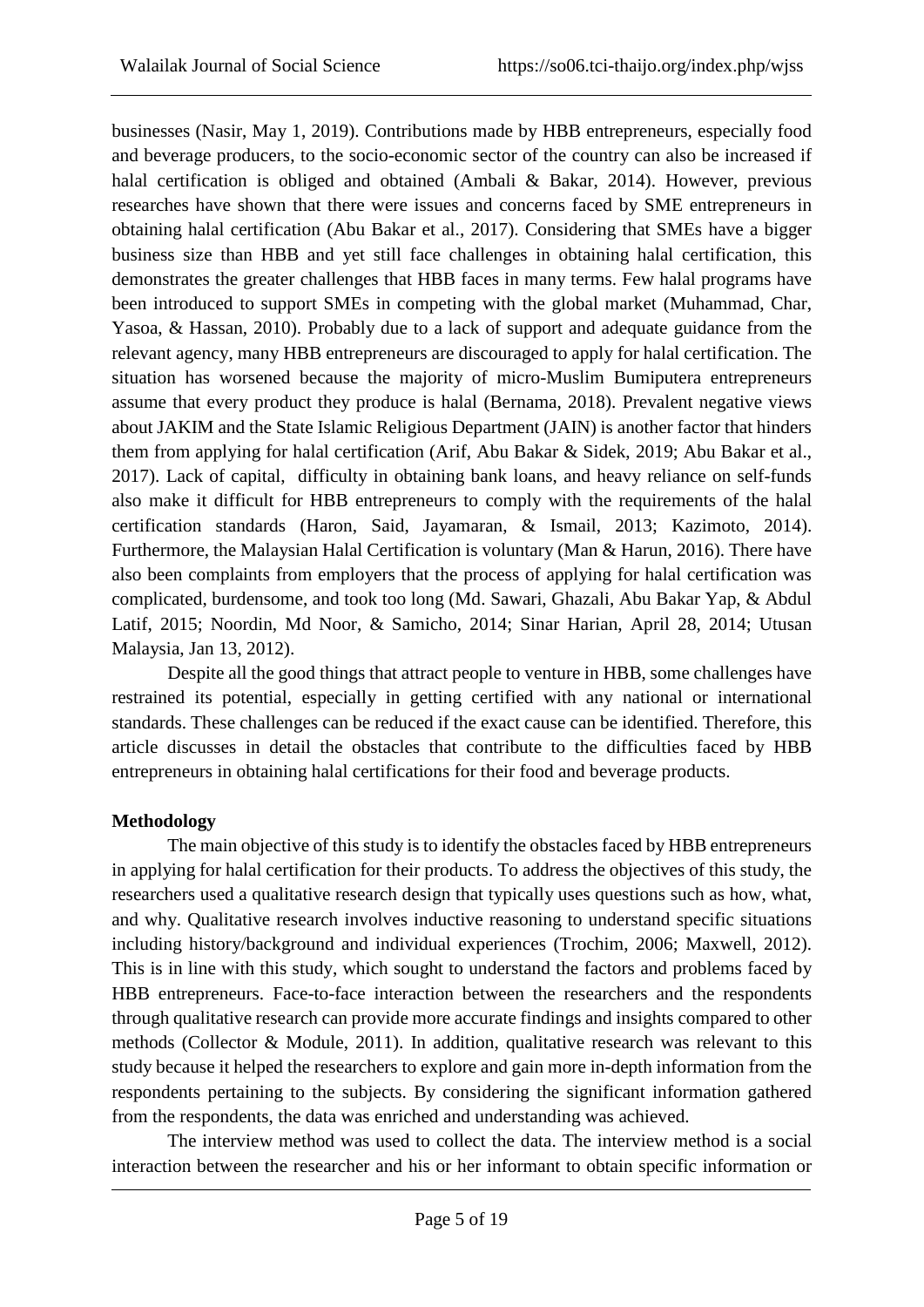answers to the questions that have been formulated in advance. Semi-structured interview questions were designed prior to the interview, and additional questions were also asked to get some clarification from the answers given by the interviewees. The construction of the interview questions were made based on the information gathered from previous researches related to challenges faced by SME and HBB entrepreneurs as well as issues in halal food applications (Kalyanakumar, 2020; Khoirul Anwar, Fahrullah & Ridlwan, 2018; Abu Bakar et al., 2017; Yusuf et al., 2016). The key information was outlined and the interview questions were designed accordingly to suit the HBB context. In addition, other resources such as the Manual Procedure of Malaysia Halal Certification (MPMHC) and the Malaysian Standards, particularly the MS1500:2009, were also used to obtain precise information on current guidelines and procedures as related to HBB entrepreneurs.

This study used nonprobability sampling techniques. Snowball sampling was used to recruit potential participants. This technique is highly effective when facing the difficult situation of identifying and reaching participants since it is conducted through chain referral samplings (Cooper & Schindler, 2000). The snowball sampling of hard-to-reach populations was used due to insufficient information to locate HBB entrepreneurs from government agencies. The directories provided by state government agencies mainly recorded the details of small, medium, and large entrepreneurs' information. Utilizing the snowball sampling through the referral process enabled the located and interviewed participants to refer other potential participants to the researchers or to recruit them for the study. Through the repetition of this process, the snowball referrals continually picked up further potential respondents until a sufficient sample size could be built to conclude the research findings. For this study, the study population consisted of entrepreneurs with the following criteria:

- 1- HBB entrepreneurs
- 2- Food or beverage business operators only
- 3- HBB food or beverage business operators around Melaka Tengah
- 4- Food or beverage products that are packaged and marketed in certain places

Thirty-three respondents were randomly approached to participate in the research. However, only 10 respondents comprising of three (3) males and seven (7) females were successfully interviewed through face-to-face interviews and telephone interviews in the duration of 8 weeks. The other 22 respondents refused to participate in the study, and one (1) respondent pulled out from the study due to insufficient details. The interviews were completed between 25 to 55 minutes and were all voice recorded. However, at the 9<sup>th</sup> respondent, the pattern of the data stopped developing and led to the point of the saturation stage. The saturation stage is the stage that indicates that the data has already reached the point of informational redundancy and additional data does not contribute new information to the study (Gentles et al., 2015). Therefore, the data collection stopped at the  $10<sup>th</sup>$  respondent.

According to Patton (1990); Salganik and Douglas (2004), the sample size of large studies for qualitative research is >30 people, while a medium sample size is 10-30 people. Focusing on the details of how and why a particular issue, process, or situation is more vital in achieving the complexity and richness of data in qualitative research (Connaway & Powell,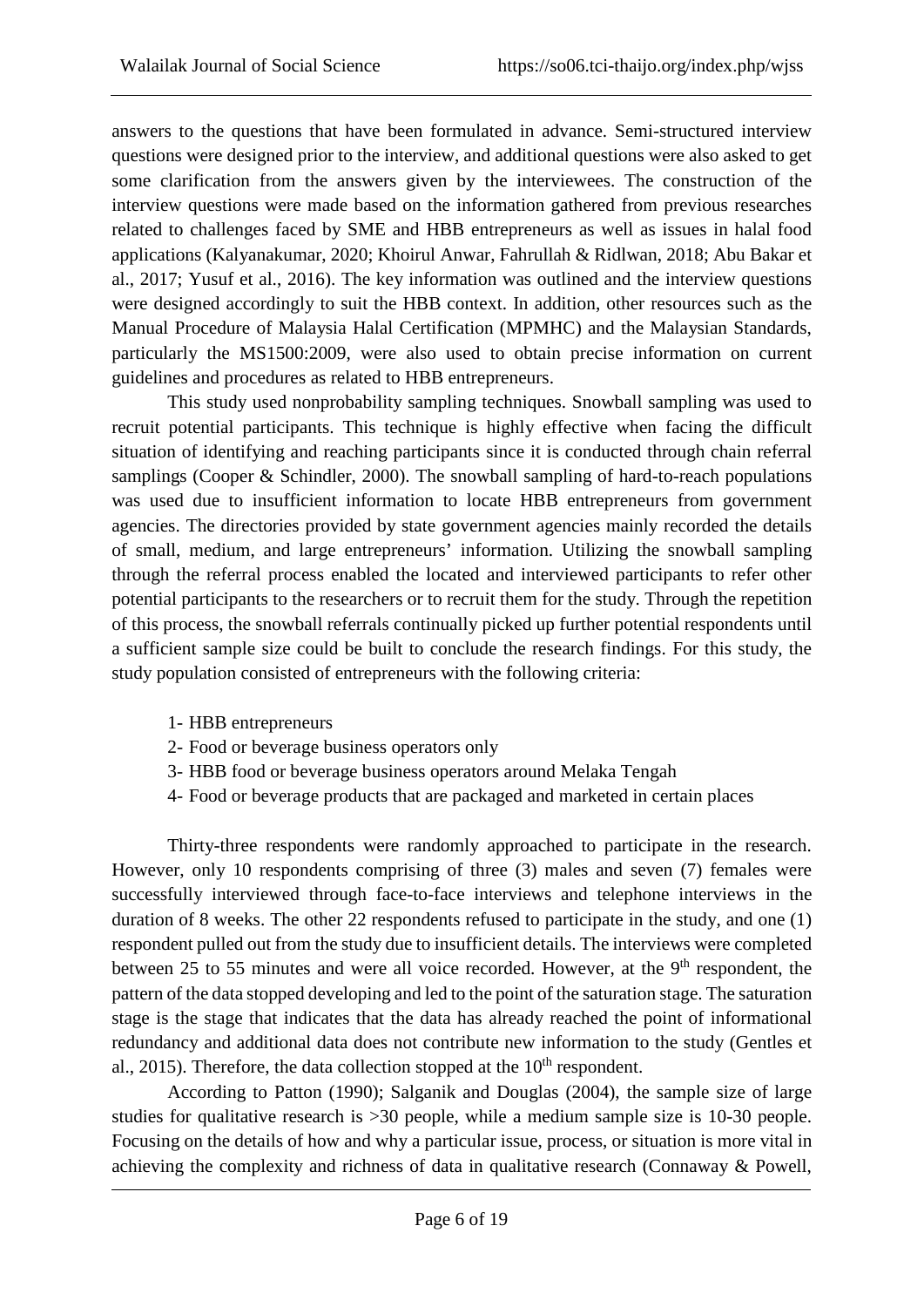2010). Meanwhile, the primary goal of using a large sample size is to make generalizations from research. Given that this study focuses on obtaining insights about the respondents' experiences, generalizing the sample size was not required. Therefore, the medium sample size collected in this study was appropriate to provide in-depth information and relevancy to the research question.

The data was then analyzed by managing and synthesizing the data, reviewing the findings, and interpreting the findings (Bogdan & Biklen, 1982). To describe the analysis of data as consisting of three concurrent activities, Miles and Huberman's (1994) three-step qualitative data analytical approach was used as follows: data reduction, data display, and conclusion drawing/verification. Interviews were transcribed verbatim and subjected to a descriptive thematic analysis from the highlights of previous studies and from their relevancy to the research question.

## **Results and discussions**

The findings of the study are divided into several sections. Before discussing the factors contributing to the difficulties faced by the HBB entrepreneurs in obtaining halal certification, some descriptions of the respondents' profiles and their intention to obtain halal certification are presented.

## **1. Respondents' background**

The background of the respondents is displayed in Table 1 below. A total of 10 respondents (Respondent A to Respondent J) comprising of three (3) males and seven (7) females were interviewed, and only one (1) respondent (Respondent F) operates a beverage business while the rest operate food businesses. Two (2) respondents (B and C) have been in the HBB business for more than 10 years, while the other respondents are still new to the HBB business (1-8 years). Two (2) respondents completed only primary education, while three (3) respondents possess a diploma or bachelor's degree. When asked about the ownership of halal certification, all respondents responded that they did not have halal certification for their products, but three (3) respondents (B, C, and F) have tried to apply for halal certification.

| No. | Respondent/<br><b>Gender</b> | <b>Product</b> | <b>Business</b><br><b>Period</b> | <b>Education</b> | <b>Applied for</b><br>Halal | <b>Have Halal</b><br><b>Certification</b> |
|-----|------------------------------|----------------|----------------------------------|------------------|-----------------------------|-------------------------------------------|
|     |                              |                |                                  |                  | <b>Certification</b>        |                                           |
|     | Respondent                   | Food           | 1 year                           | <b>SPM</b>       | No                          | N <sub>0</sub>                            |
|     | A                            | (spicy fried   |                                  |                  |                             |                                           |
|     | Female                       | dried          |                                  |                  |                             |                                           |
|     |                              | anchovies)     |                                  |                  |                             |                                           |
| 2   | Respondent                   | Food           | 15 years                         | Primary          | Yes                         | N <sub>o</sub>                            |
|     | B                            | (cakes)        |                                  | Education        |                             |                                           |
|     | Female                       |                |                                  |                  |                             |                                           |
|     |                              |                |                                  |                  |                             |                                           |

**Table 1** Respondents' background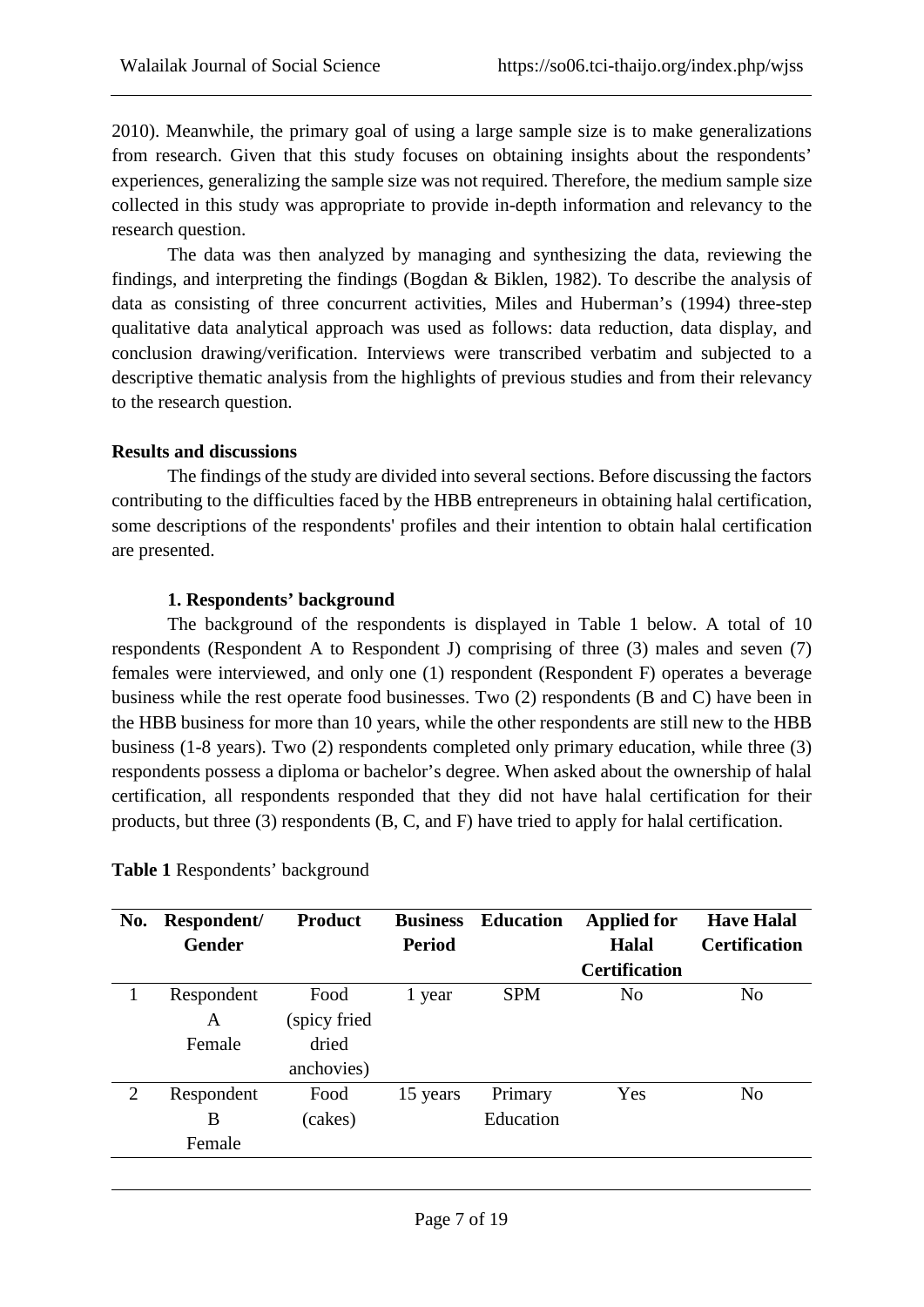| No.            | Respondent/<br><b>Gender</b> | <b>Product</b> | <b>Business</b><br><b>Period</b> | <b>Education</b> | <b>Applied for</b><br><b>Halal</b><br><b>Certification</b> | <b>Have Halal</b><br><b>Certification</b> |
|----------------|------------------------------|----------------|----------------------------------|------------------|------------------------------------------------------------|-------------------------------------------|
| $\overline{3}$ | Respondent                   | Food           | 15 years                         | Primary          | Yes                                                        | N <sub>o</sub>                            |
|                | $\mathsf{C}$                 | (crispy        |                                  | Education        |                                                            |                                           |
|                | Female                       | peanut         |                                  |                  |                                                            |                                           |
|                |                              | fritters)      |                                  |                  |                                                            |                                           |
| $\overline{4}$ | Respondent                   | Food           | 4 years                          | <b>SPM</b>       | N <sub>o</sub>                                             | N <sub>o</sub>                            |
|                | D                            | (frozen        |                                  |                  |                                                            |                                           |
|                | Female                       | cakes/         |                                  |                  |                                                            |                                           |
|                |                              | pastry)        |                                  |                  |                                                            |                                           |
| 5              | Respondent                   | Food           | 2 years                          | <b>SPM</b>       | N <sub>o</sub>                                             | N <sub>o</sub>                            |
|                | E                            | (bread)        |                                  |                  |                                                            |                                           |
|                | Female                       |                |                                  |                  |                                                            |                                           |
| 6              | Respondent                   | Beverage       | 8 years                          | <b>SPM</b>       | Yes                                                        | N <sub>o</sub>                            |
|                | F                            | (Misai         |                                  |                  |                                                            |                                           |
|                | Male                         | Kucing         |                                  |                  |                                                            |                                           |
|                |                              | herbal tea)    |                                  |                  |                                                            |                                           |
| $\overline{7}$ | Respondent                   | Food           | 4 years                          | Diploma          | N <sub>o</sub>                                             | N <sub>o</sub>                            |
|                | G                            | (Bomboloni)    |                                  |                  |                                                            |                                           |
|                | Female                       |                |                                  |                  |                                                            |                                           |
| 8              | Respondent                   | Food           | 3 years                          | <b>SPM</b>       | N <sub>o</sub>                                             | N <sub>o</sub>                            |
|                | H                            | (fried         |                                  |                  |                                                            |                                           |
|                | Male                         | Tempeh)        |                                  |                  |                                                            |                                           |
| 9              | Respondent I                 | Food           | 7 years                          | Diploma          | N <sub>o</sub>                                             | No                                        |
|                | Male                         | (Putu          |                                  |                  |                                                            |                                           |
|                |                              | Mayam)         |                                  |                  |                                                            |                                           |
| 10             | Respondent                   | Food           | 6 years                          | Bachelor's       | N <sub>o</sub>                                             | N <sub>o</sub>                            |
|                | $\mathbf{I}$                 | (cakes)        |                                  | Degree           |                                                            |                                           |
|                | Female                       |                |                                  |                  |                                                            |                                           |

## **2. The aims of operating HBB business and the need for halal certification**

The respondents were asked to reflect on the purpose of engaging in the HBB business and the necessity for halal certification for their products. Respondents were channelled to respond to these questions in sequence in which the questions were presented with the assumption that if the purpose of running a business is to generate a main income, the probability of respondents applying for halal certification is greater. This is because the halal certification provides the advantage of capturing a bigger market and simultaneously generating more income for the entrepreneur (Yusuf et al., 2016; Ahmad et al., 2013). The manner of responding can affect the subsequent question that differs in the degrees to which the question content determines the response. The findings are presented according to similar or identical patterns of responses as below (Table 2).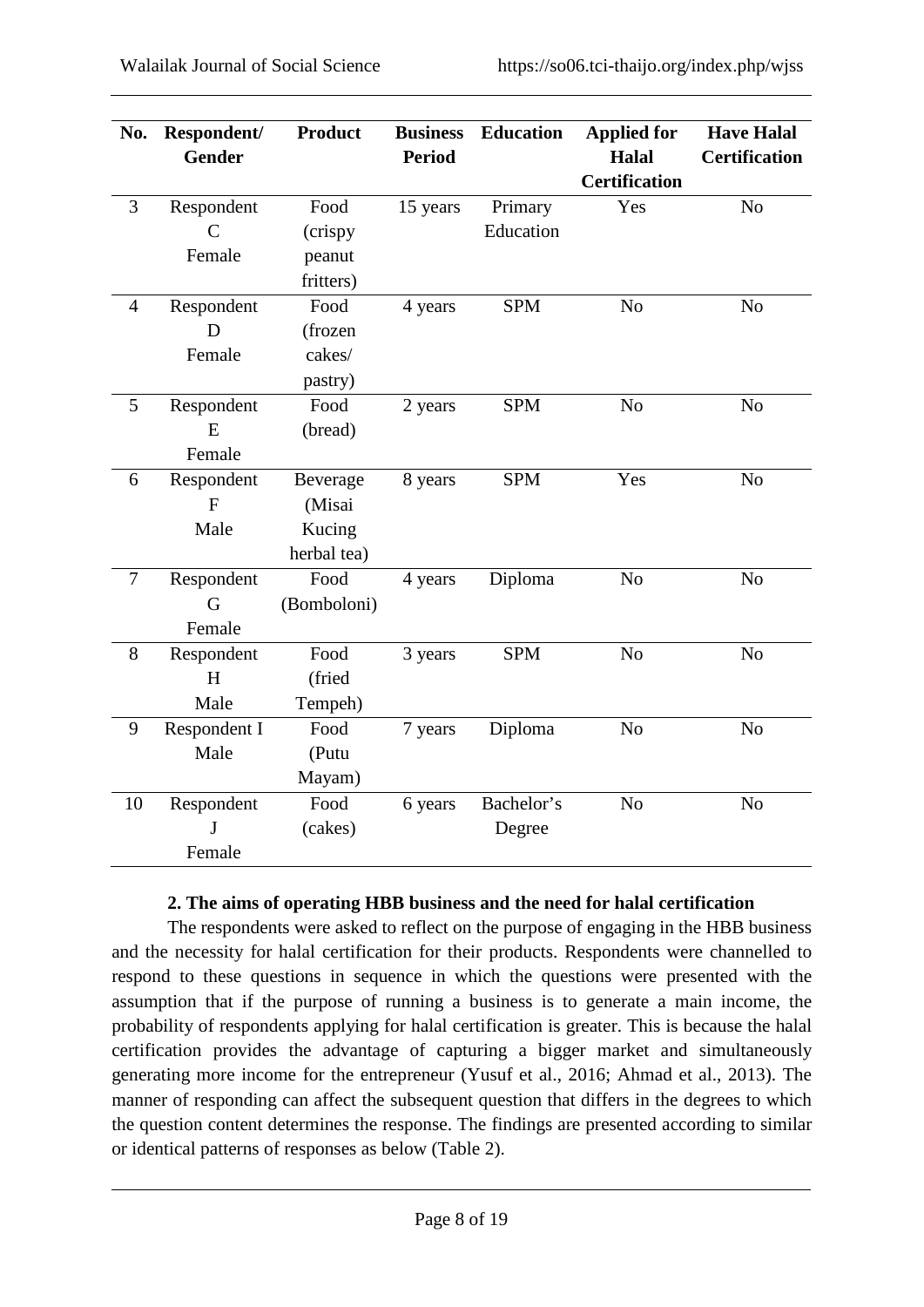| No. | Aims of Operating HBB Business and the Need for Halal                  | <b>Respondents</b> |
|-----|------------------------------------------------------------------------|--------------------|
|     | <b>Certification</b>                                                   |                    |
| 1   | Respondents run the business on the intent to increase household       | B                  |
|     | income. They understand the role of halal certification and are        |                    |
|     | ready to apply for halal certification.                                | F                  |
| 2   |                                                                        | A                  |
|     | Respondents run the business due to passions and profits. Some         | Đ                  |
|     | respondents are equipped with skills. They understand the role of      | E                  |
|     | halal certification but are not ready to apply for halal certification | H                  |
|     | because of some challenges.                                            |                    |
| 3   | Respondents run the business on a profit motive and have no            | G                  |
|     | intention to obtain halal certification.                               |                    |

**Table 2** The aims of operating HBB business and the need for halal certification

#### **3. Obstacles in obtaining the Malaysian Halal Certification**

This study in particular seeks to determine the types of obstacles faced by HBB entrepreneurs in earning halal certification. The respondents' responses were transcribed, and the response patterns were coded and grouped according to themes drawn from the highlights of previous studies and the features of the studied phenomena. Of all the answers, most respondents either acknowledged the need for or no need for halal certification, on average stating that certain obstacles led to the difficulties in obtaining halal certification. It meant that most of the respondents faced some obstacles in obtaining halal certifications regardless of whether they have the intention to apply for halal certification or not. The responses can be grouped as in Figure 1.



**Figure 1** Obstacles in securing halal certification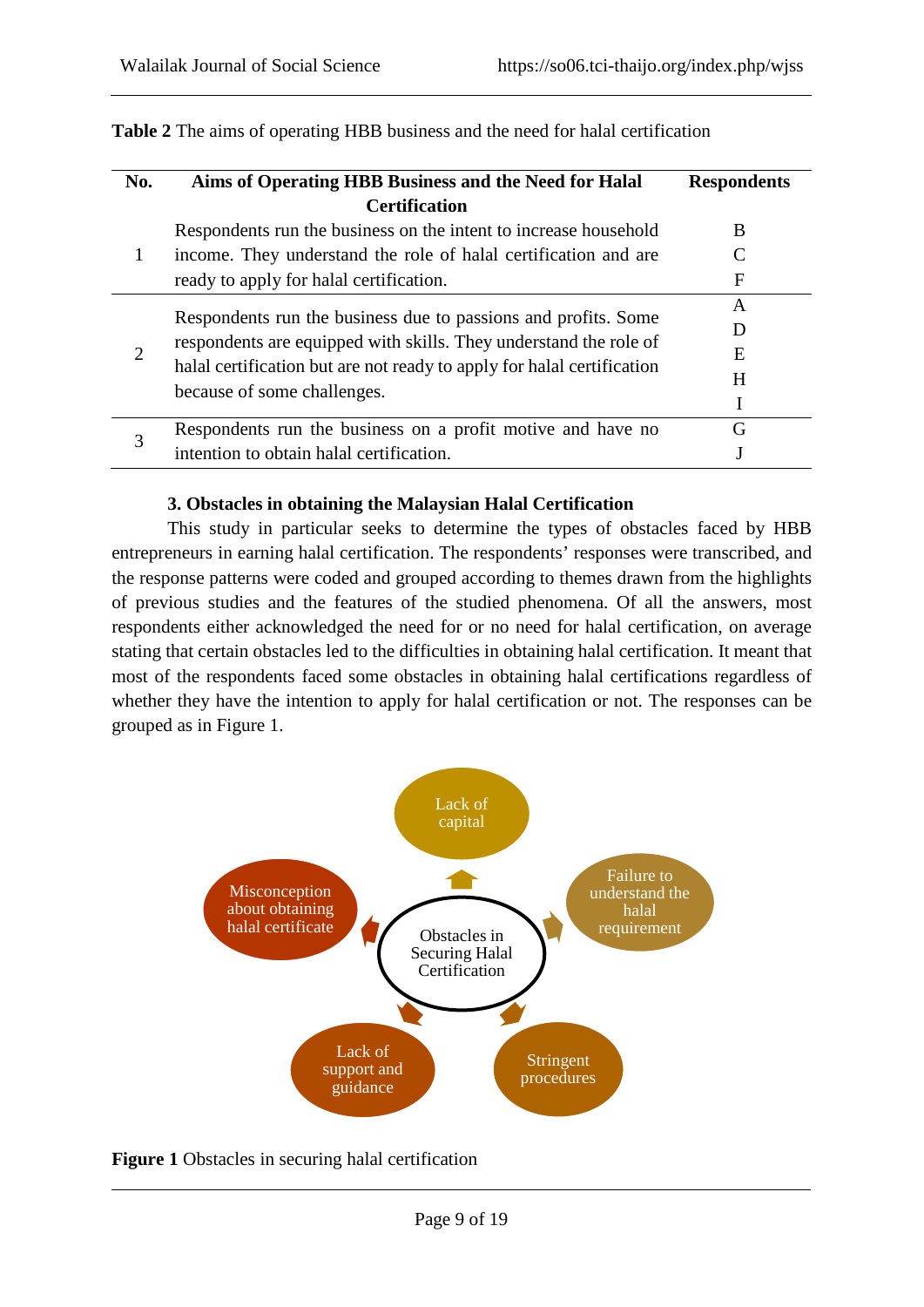Based on the interviews conducted, five (5) obstacles contribute to the difficulty among HBB entrepreneurs in obtaining halal certification for their products. The five (5) obstacles include: (1) lack of capital, (2) failure to understand the halal requirement, (3) stringent procedures, (4) lack of support and guidance, and (5) misconception about obtaining the halal certification.

## **3.1 Lack of capital**

The most frequently stated reason for using their own money to start up the business is due to the absence of financial assistance from any financial institution or government agencies. The responses are reflected in Table 3 below.

| No.            | <b>Obstacle 1: Lack of Capital</b>                                                                                                                                                                                                                                                                                                                                                                               | <b>Respondent</b> | <b>Need for</b><br><b>Halal</b><br><b>Certification</b> |
|----------------|------------------------------------------------------------------------------------------------------------------------------------------------------------------------------------------------------------------------------------------------------------------------------------------------------------------------------------------------------------------------------------------------------------------|-------------------|---------------------------------------------------------|
| 1              | "The money I earned from the business only enough<br>to buy snacks for my kids. I couldn't save any money<br>from the business yet because the market is small."<br>"Of course, I need more capital if I want to grow the<br>business. I need to get the license, register the<br>business, raw materials, and more. Everything needs<br>money. For now, I only capable to do the business on<br>a small scale." | $\mathsf{A}$      | Yes, but not<br>ready to apply                          |
| $\overline{2}$ | "I got limited capital because I do not get any<br>financial assistance from any other sources."                                                                                                                                                                                                                                                                                                                 | D                 | Yes, but not<br>ready to apply                          |
| 3              | "Considering the current halal certification<br>requirements right now, I think I need at least RM<br>100,000 to set up separated production area and<br>equipment. I don't have that money."                                                                                                                                                                                                                    | H                 | Yes, but not<br>ready to apply                          |

**Table 3** Lack of capital

Table 3 above points out that three (3) respondents understood and acknowledged the need for halal certification but were not ready to apply due to a lack of capital. Respondent H has received huge demand for his product from the market, making it a good opportunity to obtain halal certification and to commercialize his product to a wider market, but he has problems in securing the huge amount of capital needed. Paying for the high cost of a prescribed halal certification is a financial commitment that not all of them are willing to make as well. According to the MS1500:2009 Halal Food Standard (Department of Standards Malaysia, 2009) and the JAKIM manual procedure (JAKIM, 2014), entrepreneurs who wish to apply for halal certification should comply with the regulatory requirements and guidelines. Among these, entrepreneurs need to set up workshops or premises to process food or beverages according to their specifications. Consequently, this presents a huge financial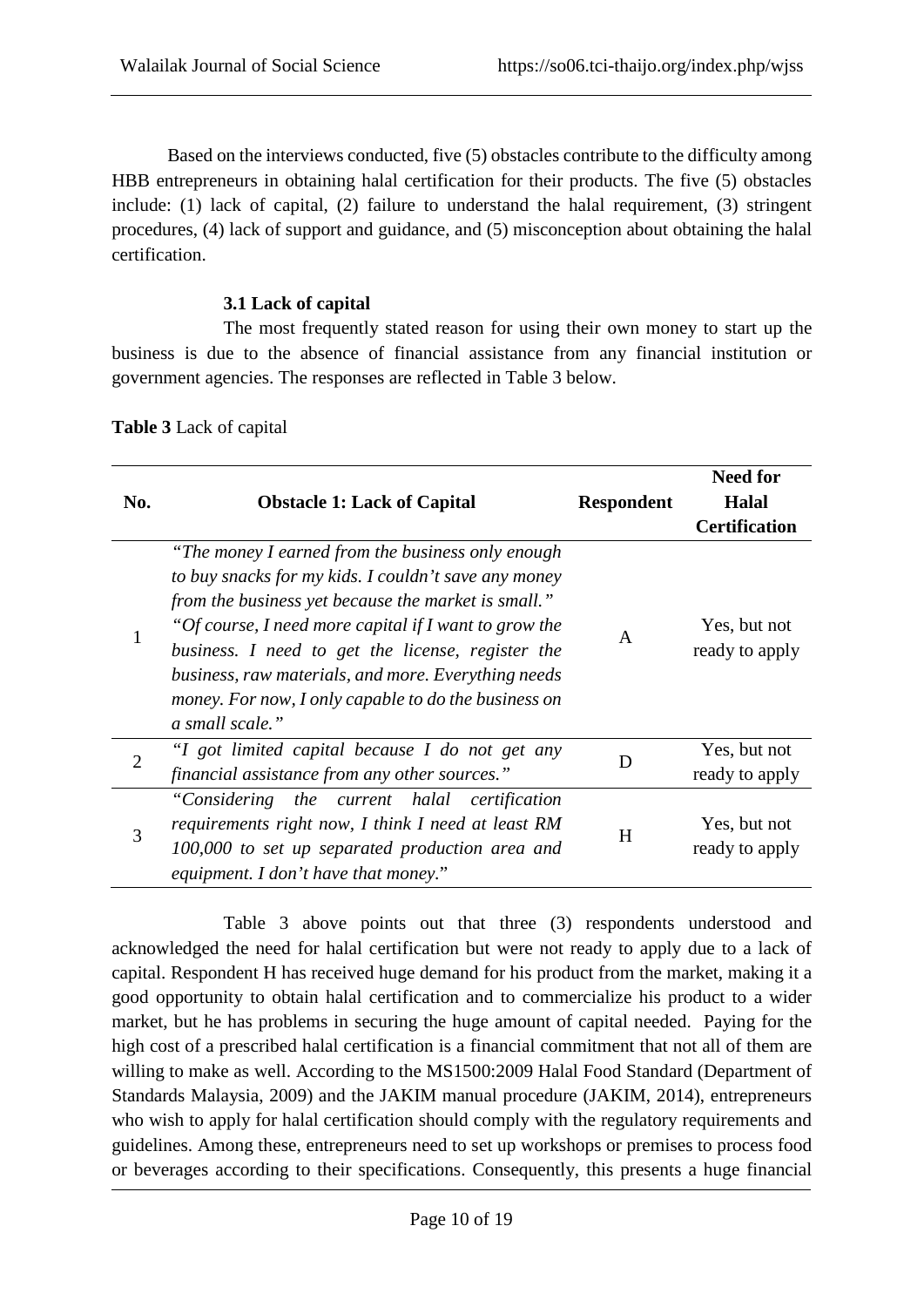hurdle to HBB entrepreneurs who are mostly micro-sized entrepreneurs with small markets. Having to invest a large sum of money for halal certification also contributes to their dismissal of securing the certification. Therefore, the lack of capital is one of the huge contributors which makes it challenging for HBB entrepreneurs to comply with the requirements of halal certification standards because many entrepreneurs have to self-finance, and it is tough for small business owners to secure funding through a bank (Man & Harun, 2016; Yusuf et al., 2016; Kazimoto, 2014; Hassan & Hamdan, 2013).

#### **3.2 Failure to understand the halal requirements**

Halal certification in Malaysia has one of the most reliable and systematic procedures. It contains a comprehensive guideline on how and what a business should comply with to gain halal certification for its products. One of the main requirements is that the product must be produced in a separate building and cannot be produced from home. However, some applicants did not understand this requirement as stated in their responses in Table 4 below.

| No.            | <b>Obstacle 2: Failure to Understand the Halal</b><br><b>Requirements</b>                                                                                                                                                                                                                | <b>Respondent</b> | <b>Need for</b><br><b>Halal</b><br><b>Certification</b> |
|----------------|------------------------------------------------------------------------------------------------------------------------------------------------------------------------------------------------------------------------------------------------------------------------------------------|-------------------|---------------------------------------------------------|
| 1              | "The problem in obtaining the halal certificate was<br>stuck because the separate building for the<br>production before has been connected with the main<br>house. We don't know the halal requirement needs a<br>separate building from the house. So, we decided to<br>stop applying." |                   | Yes, and ready<br>to apply                              |
| $\overline{2}$ | "I don't know whether or not my business complies<br>with halal certification requirements. But I think I<br>may have a problem with the production activities.<br>Because I do everything at home."                                                                                     | E                 | Yes, but not<br>ready to apply                          |
| 3              | "I thought the halal certification can be obtained<br>just by completing the online application form. I<br>don't know there are many procedures after that."                                                                                                                             | H                 | Yes, but not<br>ready to apply                          |

**Table 4** Failure to understand the halal requirements

Some respondents claimed that they were not aware of the halal certification requirements. The responses in Table 4 above reflect the misapprehensions brought about by the assumptions made by the entrepreneurs. One (1) respondent gave the reason of just knowing that it was necessary to apply via the online application form but was not sure about the procedures. The possible reason for this was because they have never consulted with any relevant regulatory bodies. It has also been identified that another reason that the halal application was tough was because entrepreneurs were not getting the consultation to assist them in applying for the certification, in being aware of the importance of the Malaysian Halal Certification, and in understanding the halal certification procedures and requirements (Soraji,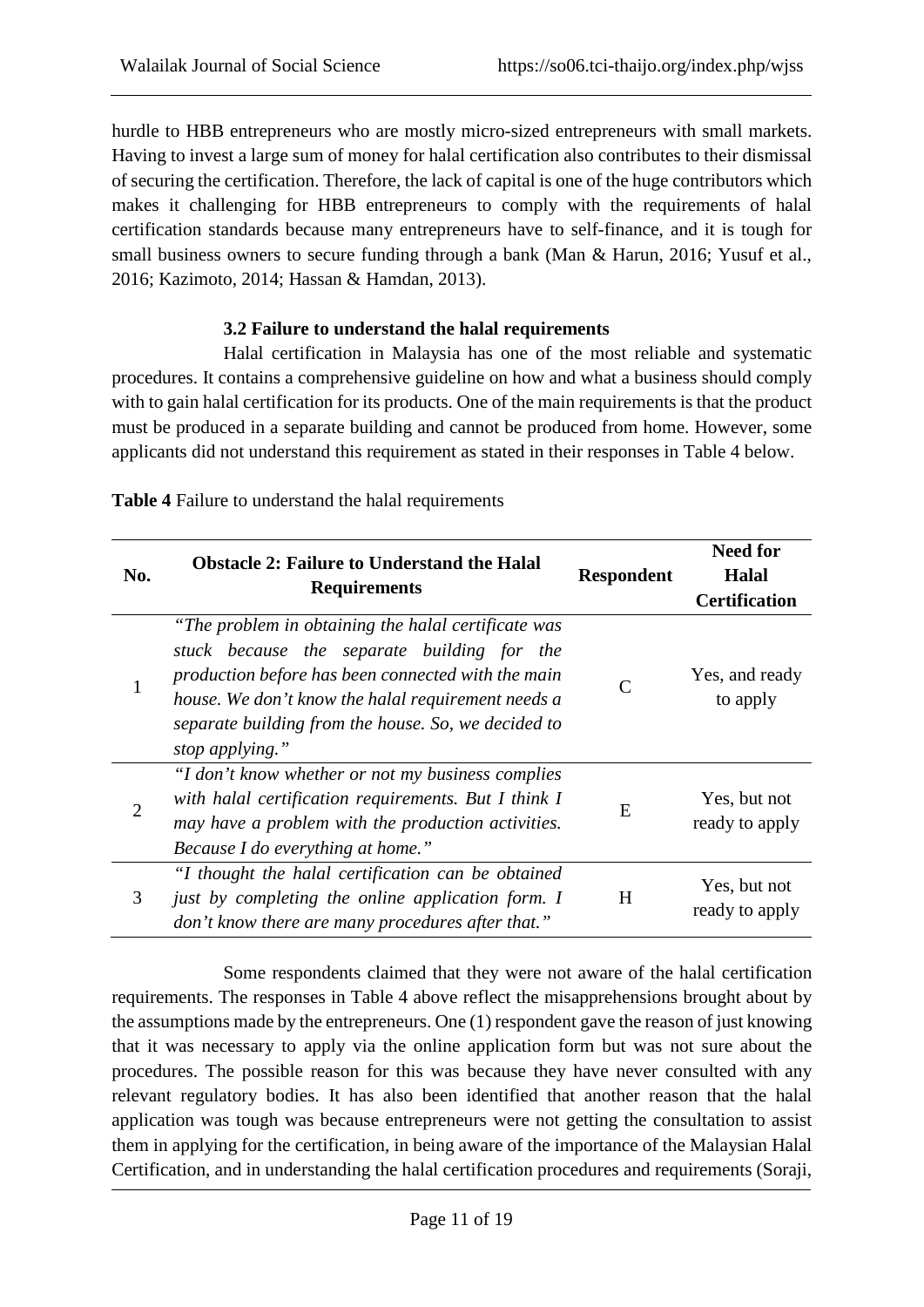Awang & Mohd Yusoff, 2017; Ahmad, Fazullah, Borham, Hashim, & Abd. Razak, 2011; Bernama, 2018).

## **3.3 Stringent procedures**

In Malaysia, most of the HBB entrepreneurs produce F&B products from their home. Because HBB is operated at home, all F&B products from the HBB sectors automatically fail to receive halal certification. Since the respondents are all operating from their homes, the majority of them unanimously agreed that it was almost impossible for them to follow the stringent procedures for halal certification, especially in having a separate building or premise as the production area. The main factor that hinders them from having a separate building or premise for production is the limited financial resources as mentioned earlier in this section (Table 5).

| No.            | <b>Obstacle 3: Stringent Procedures</b>                                                                                                                                                                                           | <b>Respondent</b> | <b>Need for</b><br>Halal<br><b>Certification</b> |
|----------------|-----------------------------------------------------------------------------------------------------------------------------------------------------------------------------------------------------------------------------------|-------------------|--------------------------------------------------|
| $\mathbf{1}$   | "If I have more money, I also want to operate this<br>business outside the house. Maybe rent a shop or<br>build a new one. But, since I cannot afford to do that,<br>how come I can get to apply for the halal<br>certification?" | A                 | Yes, but not<br>ready to apply                   |
| $\overline{2}$ | "I understand with all halal requirements, but I<br>cannot comply with all that unless they (certifier) can<br>compromise."                                                                                                       | $\mathcal{C}$     | Yes, and ready<br>to apply                       |
| 3              | "Long time ago I tried to apply the halal certificate"<br>when the business is booming. But I was failed to<br>fulfil the requirement because of the premise as we<br>do everything at home."                                     | $\mathbf{F}$      | Yes, and ready<br>to apply                       |
| $\overline{4}$ | "The procedures are quite stringent for us. We need<br>to build a separate working space outside from house<br>and must be equipped with specific water tap and<br>drainage system."                                              | H                 | Yes, but not<br>ready to apply                   |
| 5              | "I hope the halal certifier could develop an assisting<br>program for HBB entrepreneur in getting the halal<br>certificate."                                                                                                      | I                 | Yes, but not<br>ready to apply                   |

**Table 5** Stringent procedures

Principally, all applicants must comply with the halal procedures and requirements set out in the JAKIM halal standards and manuals. Therefore, some of the respondents in Table 4 and 5 above acknowledged the importance of halal but refused to apply due to the stringent procedures. Some respondents attempted to apply but failed to fulfill the requirements. The stringent procedures such as having to prepare a separate building or premise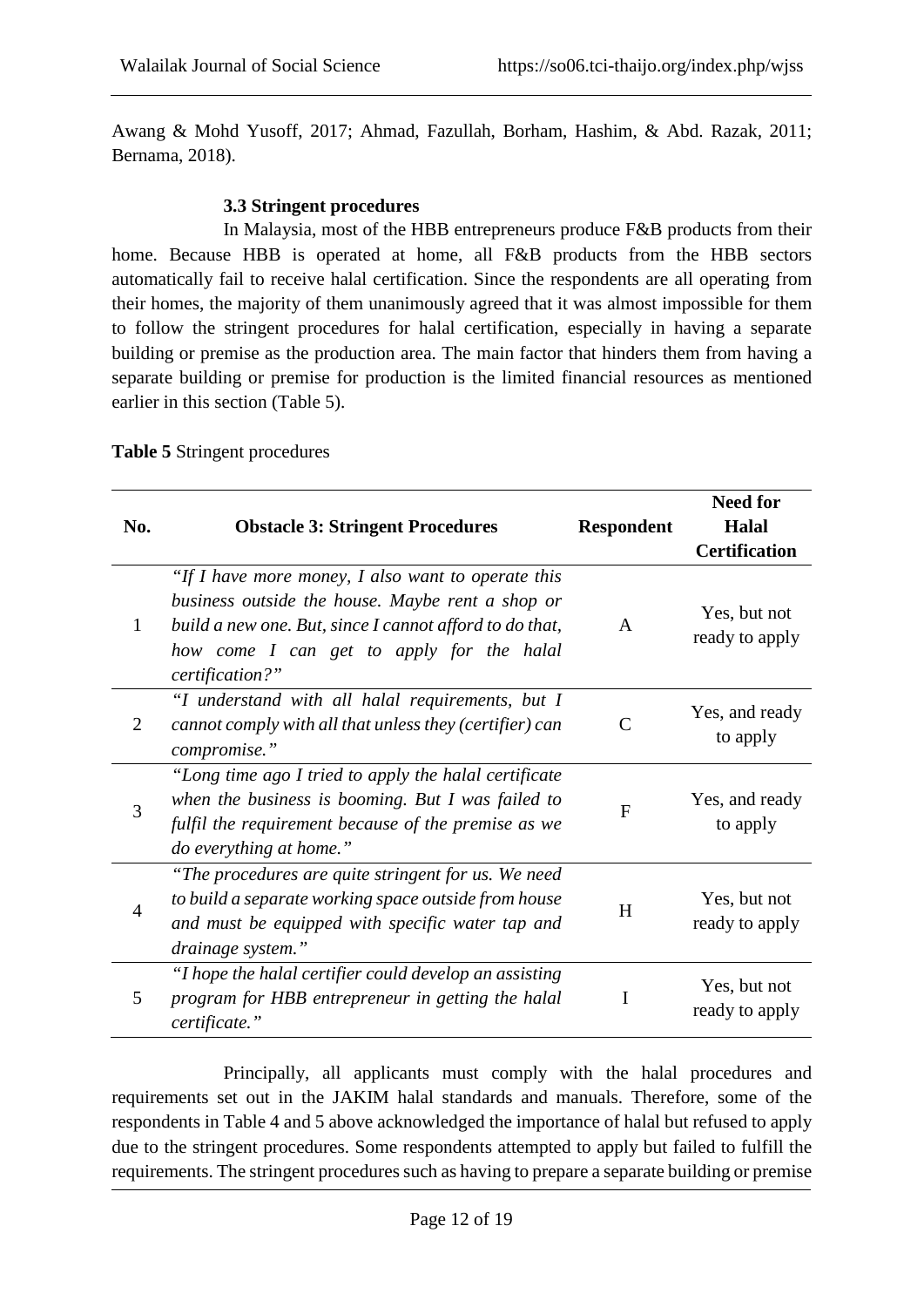for manufacturing purposes from their home area put them off from applying for the halal certification. They found that the process of applying for halal certification was too troublesome. Complicated, burdensome, and taking too long were some of the similar complaints found in previous research conducted in other studies (Md Sawari, et al., 2015; Noordin et al., 2014; Harian, 2014; Utusan Malaysia, 2012). Because of this factor, the majority of the respondents are hoping that the halal certifier can make ways for them to be able to comply or give them necessary assistance in fulfilling the halal requirements.

## **3.4 Lack of support and guidance**

Support and guidance are very important in helping the entrepreneurs to understand the process of obtaining halal certification. If this is not implemented, it contributes to the difficulties that will eventually dampen the spirit of HBB entrepreneurs in applying for halal certification. From the findings, it was proven that a lack of support and guidance was one of the challenges faced by HBB entrepreneurs.

| No. | <b>Obstacle 4: Lack of Support and Guidance</b>                                                                                                                                          | <b>Respondent</b> | <b>Need for</b><br>Halal<br><b>Certification</b> |
|-----|------------------------------------------------------------------------------------------------------------------------------------------------------------------------------------------|-------------------|--------------------------------------------------|
|     | "I wanted to apply but I do not know how. At that<br>time, there is one supportive body offering the help<br>to apply for the halal certificate for us, but it only<br>halfway through." |                   | Yes, and ready<br>to apply                       |
| 2   | "After my application is failed, I decided just to run<br>the business as it is. I do not know how to solve the<br>matters."                                                             | F                 | Yes, and ready<br>to apply                       |
| 3   | "I want to apply but I do not know how. I heard there<br>trainings available, but I never had the<br>are<br>opportunity to attend."                                                      |                   | Yes, but not<br>ready to apply                   |

**Table 6** Lack of support and guidance

One of the reasons most entrepreneurs do not know have halal certification is due to a lack of guidance and advisory services from the related body (Muhammad et al., 2019; Bernama, 2018). Evidently, this is highlighted by the respondents as shown in Table 6. They need advice and guidance to apply for halal certification as the requirements of halal certification are complex. The respondents claimed that they have the intention to apply for halal certification, but they failed to comply since they were not well informed about the process of certification and lacked the guidelines to facilitate the process of applying for the halal certification.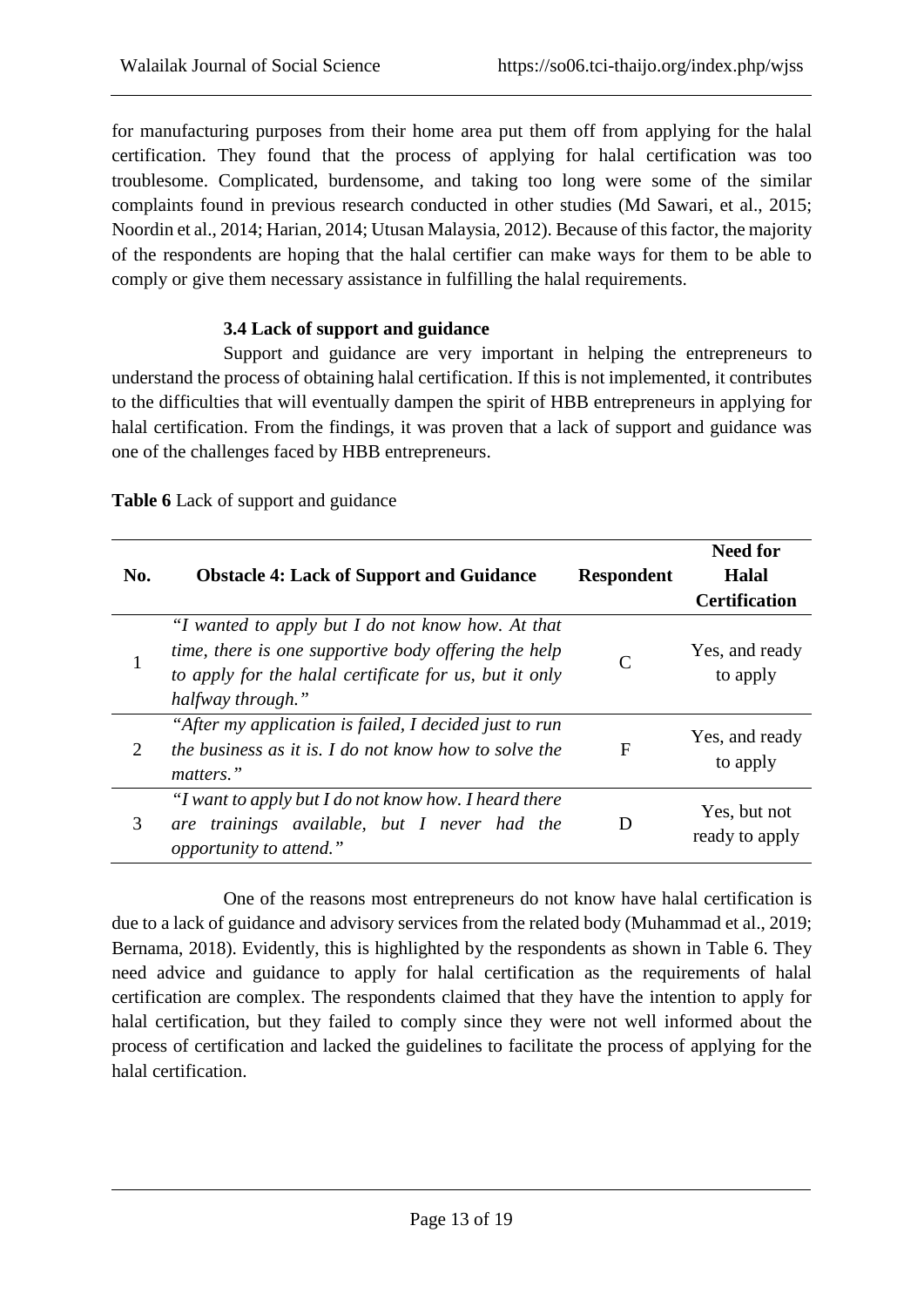## **3.5 Misconception about obtaining halal certification**

The term 'halal' is frequently misunderstood by many micro Bumiputera entrepreneurs who assumed their products are halal (Bernama, 2018). Bumiputera products do not automatically qualify as halal products; therefore, halal accreditation or certification can be used to establish confidence in consumers. The certification helps to certify that raw ingredients are not cross-contaminated or finished products are stored in a way that maintains halal integrity. The lack of such knowledge hinders the halal application (Soraji et al., 2017; Ab Rahman et al., 2011; Ahmad et al., 2011) (Table 7).

| No.            |                                                                                |                   | <b>Need for</b>                |
|----------------|--------------------------------------------------------------------------------|-------------------|--------------------------------|
|                | <b>Obstacle 5: Misconception about Obtaining</b><br><b>Halal Certification</b> | <b>Respondent</b> | Halal                          |
|                |                                                                                |                   | <b>Certification</b>           |
|                | "JAKIM needs to come to the house and check on                                 |                   |                                |
| 1              | everything, I need to do many improvements to get                              | B                 | Yes, and ready                 |
|                | the halal certificate, including the need to transfer                          |                   | to apply                       |
|                | all production activity into separate building."                               |                   |                                |
| $\overline{2}$ | "My friend told me she got the halal certificate after                         | D                 | Yes, but not                   |
|                | attending 2-weeks training at Kuala Lumpur."                                   |                   | ready to apply                 |
|                | "We only use two ingredients for the product. I guess                          |                   | Yes, but not<br>ready to apply |
| 3              | the halal certificate can be easily obtained, but it is                        |                   |                                |
|                | not."                                                                          |                   |                                |
|                | "My product is halal as I use all halal ingredients.                           |                   |                                |
| 4              | My customers never ask about my halal certificate.                             | G                 | No                             |
|                | So, I don't need to apply halal."                                              |                   |                                |
| 5              | 'I only capable to do the business on a small scale.                           |                   |                                |
|                | For now, I have no intention to apply halal. What is                           |                   | No                             |
|                | most important, I know my product is halal because                             |                   |                                |
|                | I use only halal ingredients."                                                 |                   |                                |

**Table 7** Misconception about obtaining halal certification

The respondents' reactions in Table 7 above indicate the misunderstanding of halal certification due to the lack of inadequate information. Without accurate information and guidance, the respondents tend to make many assumptions. This situation discourages many entrepreneurs in applying for the halal certification or forces them to postpone the application. The reluctance to get halal accreditation is made worse by the respondents' attitude towards the importance of halal certification as they confidently claim that they are using halal ingredients and applying clean manufacturing processes. The consumers assume that all food in the Islamic community are instinctively halal even though they are not labeled halal. Clear guidance and accurate information provided by relevant agencies and authorities can improve their understanding as well as raise the awareness of the role of halal certification.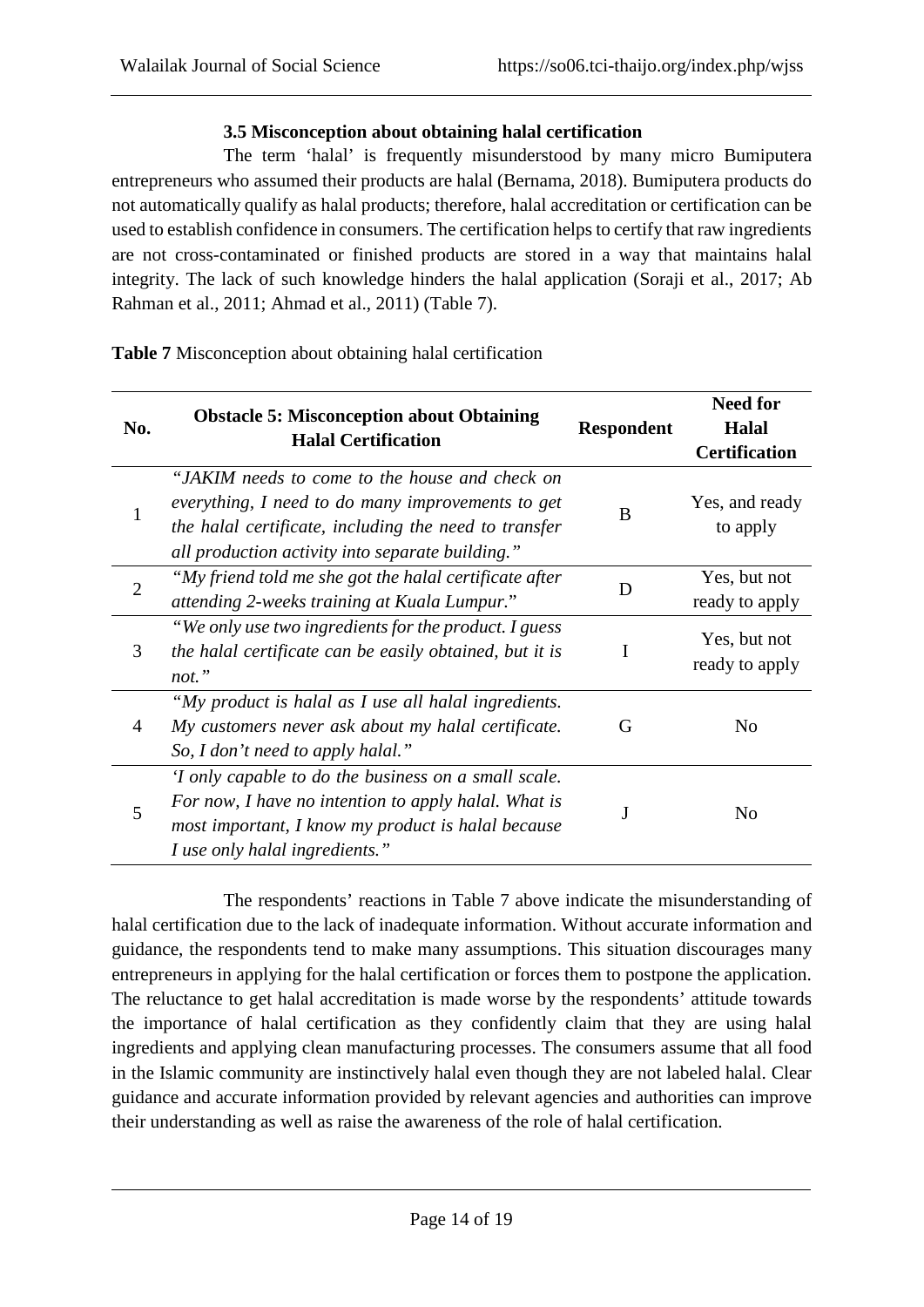## **Conclusions**

This paper discusses the obstacles that hinder HBB entrepreneurs in obtaining halal certification for their food and beverage (F&B) products. The findings indicate that there are five (5) obstacles contributing to the difficulty of HBB entrepreneurs in obtaining halal certification for their products. The obstacles include lack of capital, failure to understand the halal requirement, stringent procedures, lack of support and guidance, as well as misconception about the halal certification process. The government and all other government subsidiary companies have to be far more ready to provide assistance, guidance and support, and attention to the HBB sector in order to commercialize their products. The HBB sector is expanding over time. Without proper planning and measures to address their challenges and problem, especially in halal certification, these issues will only restrain the potential domestic economic growth of the country.

This findings can help the HBB entrepreneurs in getting halal certification with the construction of affordable and guided options. On top of that, it can be used as a future reference to the practitioners and policymakers in realizing the implementation of halal certification among the HBB industry in Malaysia so that halal can break through and compete in the fierce global market. By outlining these obstacles, it is hoped that future research will be conducted to identify solutions for the obstacles that have been raised in this article so that the HBB entrepreneurs in Malaysia will have solid guidance on how to apply for halal certification.

## **Acknowledgment**

The authors would like to thank the Universiti Teknikal Malaysia Melaka (UTeM), the Institute of Technology Management and Entrepreneurship (IPTK), and the Centre for Technopreneurship Development (CTED) for funding the research under the research grant PJP/2019/PBPI(2D)/S01689 and also for their support in obtaining materials for this study.

## **References**

- Ab Rahman, I., Saleh, R., Ab Rahman, S., & Mat Hashim, D. (2011). *Factors contributing to non-compliance of the Halal standard among restaurant operators in Malaysia* (pp. 88-92). In Proceedings of the 2<sup>nd</sup> Interational Conference on Business, Economics and Tourism Management.
- Ab Talib, M. S., Abdul Hamid, A. B., & Ai Chin, T. (2015). Motivations and limitations in implementing Halal food certification: a Pareto analysis. *British Food Journal*, *117*(11), 2664-2705.
- Ab Talib, M. S., Md. Sawari, S. S., Abdul Hamid, A. B., & Ai Chin, T. (2016). Emerging Halal food market : An Institutional theory of Halal certificate implementation. *Management Research Review British Food Journal*, *39*(9), 987-997.
- Abu Bakar, A., Jafri Saad, R., & Basarud-din, S. K. (2017). Assessing challenges of implementation halal food certificate among Bumiputera Small and Medium Enterprises. *Journal of Humanities, Language, Culture and Business*, *1*(2), 34-39.
- Ahmad, H., Fazullah, A., Borham, A. J., Hashim, H., & Abd. Razak, M. (2011). Halal studies in universities : A way forward to manage halal business. *International Journal of Arts and Sciences, 4*(9), 247-254.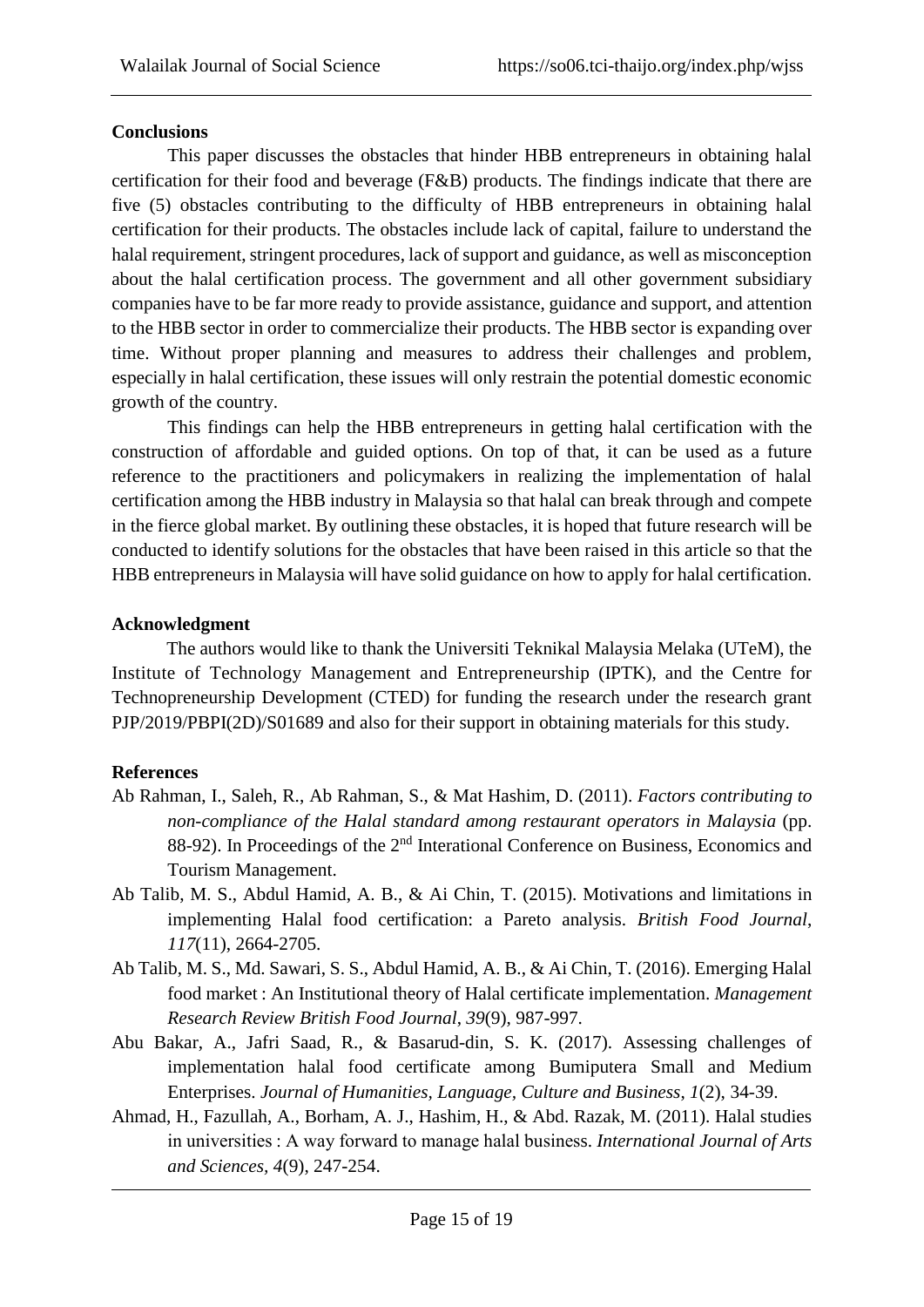- Ahmad, N. A., Tunku Abaidah, T. N., & Abu Yahya, M. H. (2013). *A study on Halal food awareness among Muslim customers in Klang Valley* (pp. 1073-1087). In Proceedings of the 4th International Conference on Business and Economic Research.
- Ahmad, S. Z., Jabeen, F., & Khan, M. (2014). Entrepreneurs choice in business venture: Motivations for choosing home-stay accommodation businesses in Peninsular Malaysia *International Journal of Hospitality Management, 36*, 31-40.
- Ambali, A. R. & Bakar, A. N. (2014). People's awareness on Halal foods and products: Potential issues for policy-makers. *Procedia-Social and Behavioral Sciences, 121*, 3- 25.
- Anam, J., Mohamed Mokhtar, S. S., & Lebai Othman, I. (2018). Conceptualizing the relation between halal logo, perceived product quality and the role of consumer knowledge. *Journal of Islamic Marketing, 9*(4), 727-746.
- Anwar, M. N., & Daniel, E. M. (2016). Entrepreneurial marketing in online businesses: The case of ethnic minority entrepreneurs in the UK. *[Qualitative Market Research,](https://www.researchgate.net/journal/1352-2752_Qualitative_Market_Research) 19*(3), 310-338.
- Anwar, M. N., & Daniel, E. M. (2017). The role of entrepreneur-venture fit in online homebased entrepreneurship: A systematic literature review. *[Journal of Enterprising Culture](https://www.researchgate.net/journal/0218-4958_Journal_of_Enterprising_Culture) 24*(04), 1-51.
- Arif, S., & Sidek, S. (2015). Application of halalan tayyiban in the standard reference for determining Malaysian halal food. *Asian Social Science*, *11*(17), 116-129.
- Arif, S., Abu Bakar, N., & Sidek, S. (2019). Impediment factors to successful usage of online Halal certification. *Humanities & Social Sciences Reviews*, *7*(2), 135-145.
- Astro Awani. (2016). Jakim perlu permudah kelulusan sijil Halal untuk pengusaha Islam-Ismail Sabri. Retrieved from https://www.astroawani.com/berita-malaysia/jakim-perlupermudah-kelulusan-sijil-halal-untuk-pengusaha-islam-ismail-sabri-115645
- Bernama. (2018). Malay entrepreneurs lack awareness on importance of Halal certification. Retrieved from [http://www.bernama.com/bernama/state\\_news/news.php?id=1243311](http://www.bernama.com/bernama/state_news/news.php?id=1243311) &cat=nt
- Bogdan, R. C., & Biklen, S. K. (1982). *Qualitative research for education: an introduction to theory and methods*. Boston: Allyn and Bacon.
- Buang, A. H., & Mahmod, Z. (2012). Isu dan cabaran badan pensijilan Halal di Malaysia. *Jurnal Syaria, 20*(3), 272-288.
- Chen, K. J., Chu, A. C., & Lai, C. C. (2018). Home production and small open economy business cycles. *Journal [of Economic Dynamics and Control,](https://www.researchgate.net/journal/0165-1889_Journal_of_Economic_Dynamics_and_Control)* 95, 110-135.
- Collector, D., & Module, F. G. (2011). *Qualitative research methods a data collectors field guide* (pp. 1-12). Qualitative Research Methods Overview.
- Connaway, L. S., & Powell, R. R. (2010). *Basic research methods for librarians*. (5<sup>th</sup> eds.). Santa Barbara, CA: Libraries Unlimited.
- Cooper, D. R., & Schindler, P. S. (2000). *Business research method.* (7<sup>th</sup> eds.). New York: McGraw Hill.
- Department of Standards Malaysia. (2009). *MS 1500: 2009 Halal food-production, preparing, handling & storage-general guidelines.* (2<sup>nd</sup> eds.). Retrieved from http://www.jsm.gov.my/ms-1500-2009-halal-food#.YCeZMY8zbDc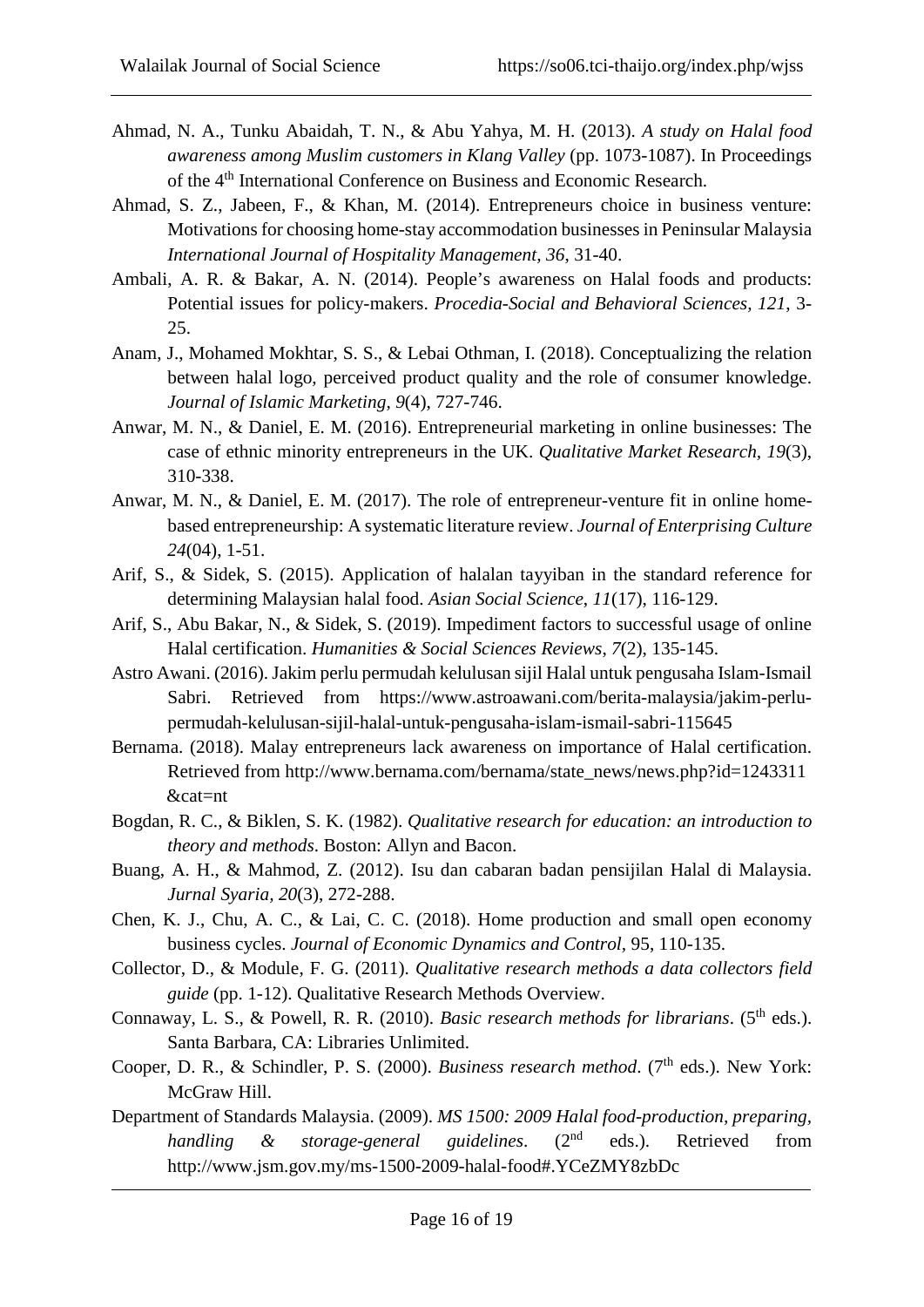- Duncan, B. (1991). *A profile of female home-based sewing entrepreneurs who participated in the Mississippi cooperative extension service sewing as a business program*. (Doctoral dissertation). Mississippi State University.
- Europen Union. (2019). *Eur-Lex: access to European Union Law. Micro-, small- and mediumsized enterprises: definition and scope*. Retrieved from http://eurlex.europa.eu/legalcontent/EN/TXT/?uri=URISERV%3An26026
- Gentles, S. J., Charles, C., Ploeg, J., & McKibbon, K. A. (2015). Sampling in qualitative research: Insights from an overview of the methods literature. *The Qualitative Report, 20*, 1772-1789.
- Gudeta, K. H., & Engen, M. L. (2017). Work-life boundary management styles of women entrepreneurs in Ethiopia - "choice " or imposition ? *Journal of Small Business and Enterprise development*, *25*(3), 368-886.
- Haque, A., Sarwar, A., Yasmin, F., Tarofder, A. K., & Hossain, M. A. (2015). Non-muslim consumers' perception toward purchasing halal food products in malaysia. *Journal of Islamic Marketing*, *6*(1), 133-147.
- Haron, H., Said, S., Jayamaran, K., & Ismail, I. (2013). Factors Influencing small medium enterprises (SMES) in obtaining loan. *International Journal of Business and Social Science*, *4*(15), 182–195.
- Hasan, H., Sulong, R. S., & Tanakinjal, G. H. (2020). Halal certification among SMEs in Kota Kinabalu , Sabah. *Journal of Consumer Business*, *05*(01), 16-28.
- Hassan, S. H., & Hamdan, H. (2013). Experience of non-muslim consumers on halal as third party certification mark in Malaysia. *Asian Social Science*, *9*(15), 263-271.
- Henderson, J. C. (2016). Halal food, certification and halal tourism: Insights from Malaysia and Singapore. *Tourism Management Perspectives*, *19*, 160-164.
- JAKIM. (2014). *Manual procedure for Malaysia Halal certification.* (3rd eds.)*.* Retrieved from http://www.halal.gov.my/v4/images/pdf/MPPHM2014BI.pdf
- Kalyanakumar, J. (2020). Issues and challenges of home based women entrepreneurs in Salem, Tamilnadu. *International Journal of Scientific & Technology Research*, *9*(2), 2-5.
- Katuk, N., Ku-mahamud, K. R., Kayat, K., Abdul Hamid, M. N., Zakaria, N. H., & Purbasari, A. (2020). Halal certification for tourism marketing : the attributes and attitudes of food operators in Indonesia. *Journal of Islamic Marketing*, *9*(4), 727-746.
- Kazimoto, P. (2014). Assessment of challenges facing small and medium enterprises towards international marketing standards : A case study of Arusha Region Tanzania. *International Journal of Academic Research in Accounting, Finance and Management Sciences*, *4*(2), 303-311.
- Khoirul Anwar, M., Fahrullah, A., & Ridlwan, A. A. (2018). The problems of halal certification for food industry in Indonesia. *International Journal of Civil Engineering and Technology, 9*(8), 1625-1632.
- KPWKM, Ministry of Women, Family and Community Development. (2007). *Buku Panduan Pejabat@Rumah*. Kuala Lumpur: Kementerian Pembangunan Wanita, Keluarga dan Masyarakat.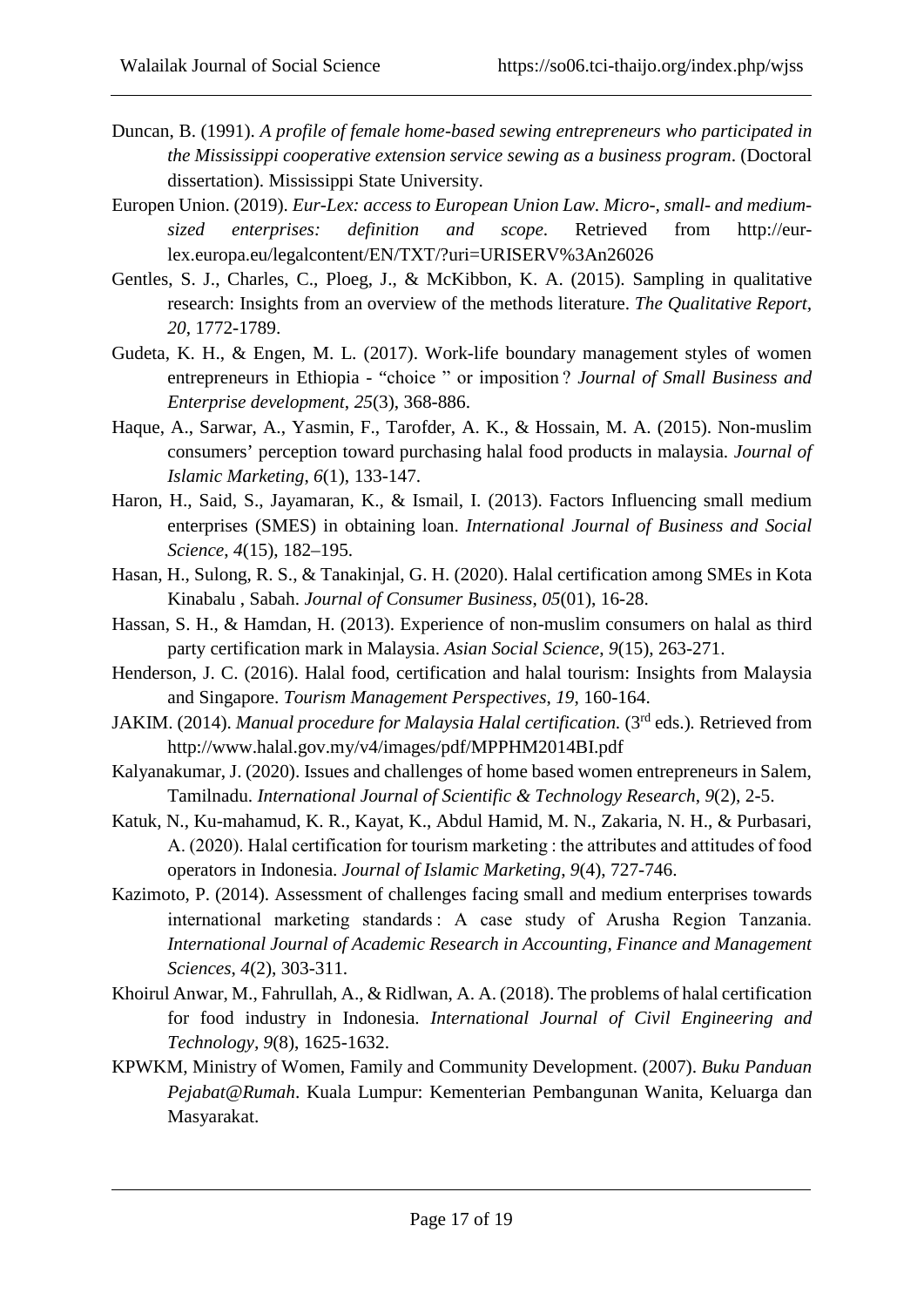- MAMPU, Malaysian Administrative Modernisation and Management Planning Unit. (2012). *Inisiatif dan Impak Pelaksanaan Fokus Group Pengurusan Pensijilan Halal.* Putrajaya: Jabatan Perdana Menteri.
- Mason, C., Carter, S., & Tagg, S. (2011). Invisible businesses : The characteristics of homebased businesses in the United Kingdom. *Regional Studies, 45*(5), 625-639.
- Maxwell, J. A. (2012). The importance of qualitative research for causal explanation in education, *Qualitative Inquiry, 18*(8) 655-661.
- *Merdeka Online.* (2018). *PKS Menjana Ekonomi Negara*. Retrieved from http://merdekaonline.com/home/pks-menjana-ekonomi-negara
- Md. Sawari, S. S., Ghazali, M. A., Abu Bakar Yap, S. M., & Abdul Latif, A. (2015). E-Halal as method and apparatus for halal product detection in Malaysia. *Mediterranean Journal of Social Sciences*, *6*(5), 638-642.
- Miles, M.B. & Huberman, A.M. (1994). *Qualitative data analysis: An Expanded sourcebook.* (2nd eds.). London: Sage.
- Muhammad, M. A., Abu Bakar, E., & Ahmad, S. (2019). The challenges faced by Halal certification authorities in managing the halal certification process in Malaysia. *Food Research*, *4*(1), 170-178.
- Muhammad, M. Z., Char, A. K., Yasoa', M. R., & Hassan, Z. (2010). Small and medium enterprises (SMEs) competing in the global business environment : A case of Malaysia. *International Business Research*, *3*(1), 66-75.
- Nasir, A. (2019). *Penjual Nasi Lemak Raih RM400,000 Sebulan Dengan Modal RM3,000*. Retrieved from https://www.freemalaysiatoday.com/category/bahasa/2019/05/01/ penjual-nasi-lemak-raih-rm400000-sebulan-dengan-modal-rm3000
- Noordin, N., Md Noor, N. L., & Samicho, Z. (2014). Strategic approach to halal certification system: An ecosystem perspective. *Procedia-Social and Behavioral Sciences*, *121*, 79- 95.
- Nwanesi, P. K., Okpara, I. U., & Anisiobi, A. L. (2014). Women entrepreneurship in Malaysia: An investigation of the factors that motivated micro and small business owners in Kuching-Sarawak to start-up their own businesses. *IOSR Journal of Humanities and Social Science*, *19*(4), 67-73.
- Othman, B., Shaarani, S. M., & Bahron, A. (2016). The potential of ASEAN in halal certification implementation: A review. *Pertanika Journal of Social Sciences and Humanities*, *24*(1), 1-24.
- Patton, M. (1990). *Qualitative evaluation and research methods*. California: Sage Publications.
- Ramli, A., Mustafa, M., Ismail, M. A., & Ahmad Shakir, K. (2013). *Perniagaan berpusat di rumah : kajian profil peribadi, keluarga dan perniagaan di kalangan usahawan di Daerah Kubang Pasu, Kedah* (pp. 531-541). In Proceedings of the Conference on Business Management Research.
- Man, S., & Harun, M. S. (2016). *Pensijilan halal dalam kalangan usahawan perusahaan kecil dan sederhana (PKS) di Semenanjung Malaysia: Isu dan permasalahan*. In Abdullah, L. H., Ramli, R., & Mohd Razif, N. F. (Eds.), *Maqasid Al-Shari`ah: Aplikasi Dalam Aspek Muamalat dan Kehartaan* (pp. 199-214). Kuala Lumpur: JFU APIUM.